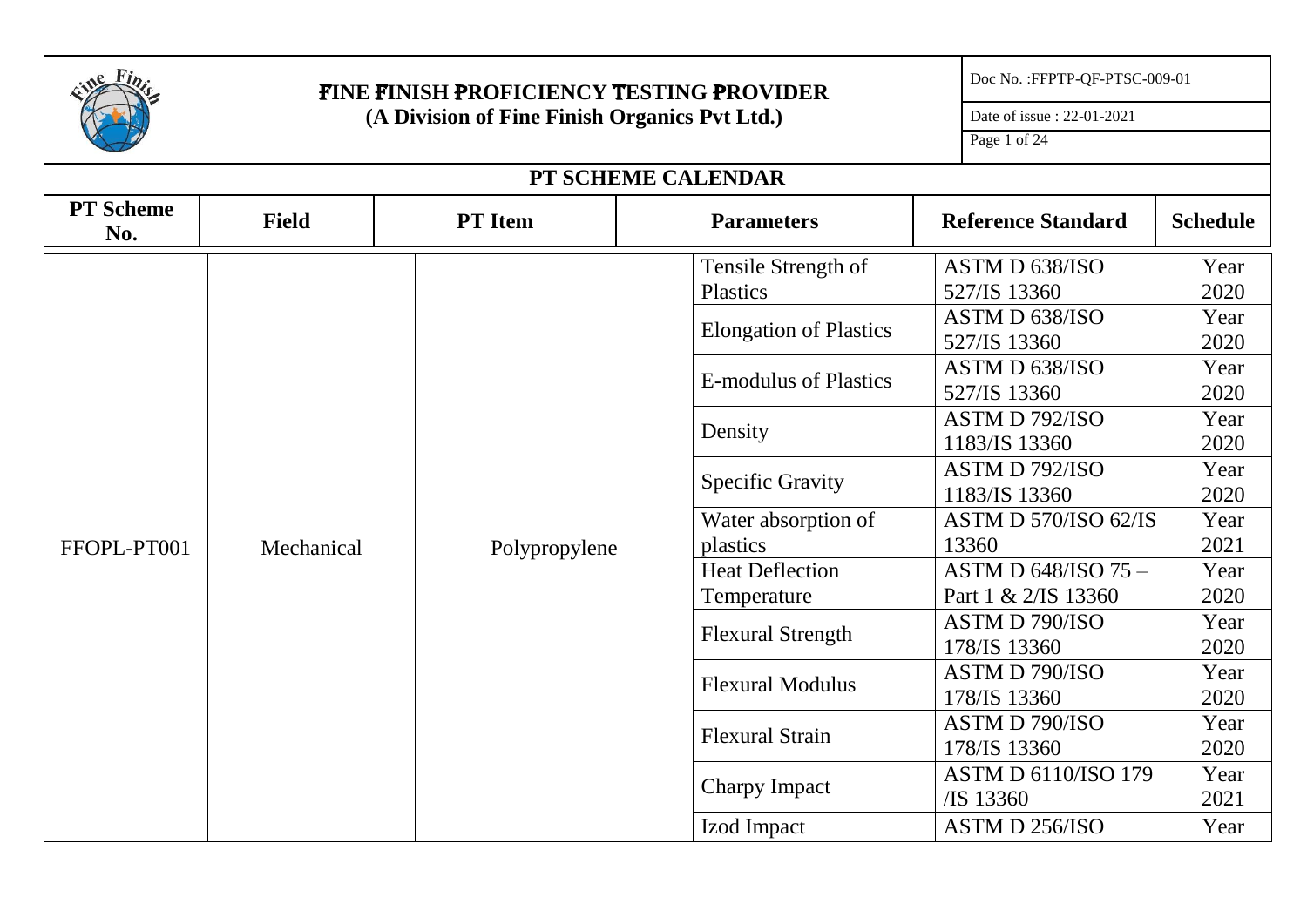|                         |              | FINE FINISH PROFICIENCY TESTING PROVIDER      |                                                | Doc No.: FFPTP-QF-PTSC-009-01              |                 |
|-------------------------|--------------|-----------------------------------------------|------------------------------------------------|--------------------------------------------|-----------------|
|                         |              | (A Division of Fine Finish Organics Pvt Ltd.) |                                                | Date of issue: 22-01-2021                  |                 |
|                         |              | Page 2 of 24                                  |                                                |                                            |                 |
|                         |              |                                               | PT SCHEME CALENDAR                             |                                            |                 |
| <b>PT</b> Scheme<br>No. | <b>Field</b> | <b>PT</b> Item                                | <b>Parameters</b>                              | <b>Reference Standard</b>                  | <b>Schedule</b> |
|                         |              |                                               |                                                | 180/IS 13360                               | 2021            |
|                         |              |                                               | <b>Haze Gloss</b>                              | <b>ASTM D 2457/IS 13360</b>                | Year<br>2021    |
|                         |              |                                               | <b>Vicat Softening</b><br>Temperature          | <b>ASTM 1525 /ISO 306/IS</b><br>13360      | Year<br>2021    |
|                         |              |                                               | <b>Rockwell Hardness</b>                       | ASTM D 785/ISO<br>2039/IS 13360            | Year<br>2021    |
|                         |              |                                               | <b>Barcol Hardness</b>                         | <b>ASTM D 2583/EN 59/IS</b><br>13360       | Year<br>2021    |
|                         |              |                                               | Melt flow index                                | <b>ASTM D 1238-13/ISO</b><br>1133/IS 13360 | Year<br>2020    |
|                         |              |                                               | Ash content of plastics                        | ASTM D 5630/ISO 3451                       | Year<br>2021    |
|                         |              |                                               | Viscosity by Brookfield<br>viscometer          | ASTM D 2196/IS 13360                       | Year<br>2021    |
|                         |              |                                               | <b>Epoxy Value</b>                             | <b>ASTM D 1652</b>                         | Year<br>2021    |
| FFOPL-PT002             | Chemical     | <b>Epoxy Resin</b>                            | Easily Hydrolysable<br><b>Chlorine Content</b> | <b>ASTM D 1726</b>                         | Year<br>2021    |
|                         |              |                                               | Specific Gravity (at<br>$25^{\circ}$ C)        | IS 9162                                    | Year<br>2021    |
|                         |              |                                               | Viscosity by Falling Ball<br>Viscometer        | ISO 12058/IS 13360                         | Year<br>2021    |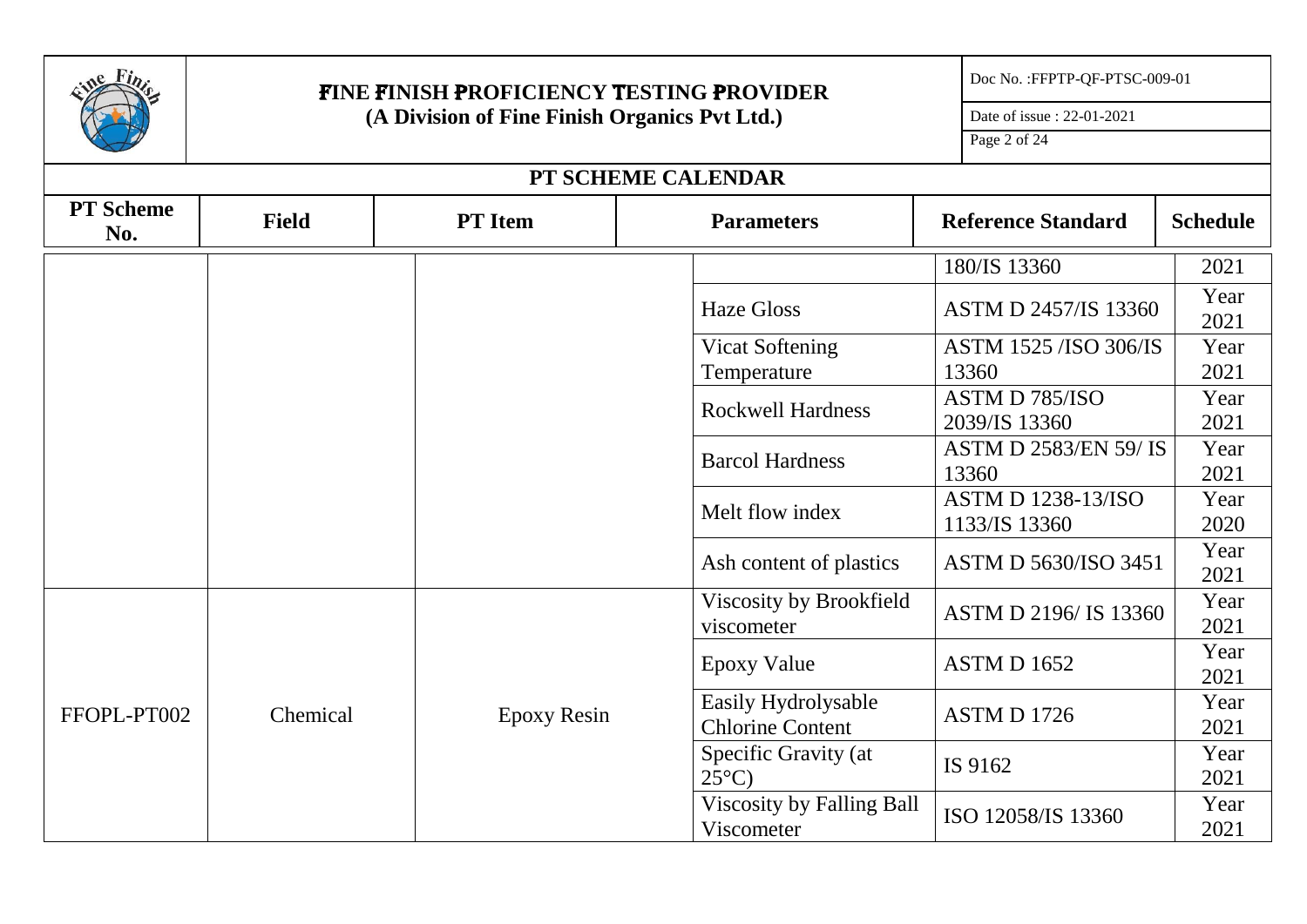| Fi <sub>n</sub>         |              | <b>FINE FINISH PROFICIENCY TESTING PROVIDER</b> |             |                                                      | Doc No.: FFPTP-QF-PTSC-009-01 |                                                     |                 |
|-------------------------|--------------|-------------------------------------------------|-------------|------------------------------------------------------|-------------------------------|-----------------------------------------------------|-----------------|
|                         |              | (A Division of Fine Finish Organics Pvt Ltd.)   |             |                                                      |                               | Date of issue: 22-01-2021                           |                 |
|                         |              |                                                 |             |                                                      |                               | Page 3 of 24                                        |                 |
|                         |              |                                                 |             | PT SCHEME CALENDAR                                   |                               |                                                     |                 |
| <b>PT</b> Scheme<br>No. | <b>Field</b> | <b>PT</b> Item                                  |             | <b>Parameters</b>                                    |                               | <b>Reference Standard</b>                           | <b>Schedule</b> |
|                         |              |                                                 |             | <b>Moisture Content</b>                              |                               | IS:2362                                             | Year<br>2021    |
|                         |              |                                                 |             | Viscosity by Cone &<br>Plate Viscometer              |                               | ASTM D 4287                                         | Year<br>2020    |
|                         |              |                                                 |             |                                                      |                               |                                                     |                 |
| FFOPL-PT003             | Chemical     | <b>Epoxy Hardener</b>                           |             | <b>Amine Value</b>                                   |                               | ISO 9702                                            | Year<br>2021    |
|                         |              |                                                 |             | Non-Volatile<br>Matter/Volatile Matter               |                               | IS: 101 (Part2/Sec 2); IS<br>10026                  | Year<br>2021    |
|                         |              |                                                 |             | Viscosity by Flow<br>Cup/Consistency                 |                               | IS: $101$ (Partl/Sec 5); IS<br>10026                | Year<br>2021    |
|                         |              |                                                 |             | Density (at $27 \pm 2$ °C)/<br>Mass in Kg per 10Lit. |                               | IS: 101 (Part l/Section7);<br>IS 10026; ASTM D 1475 | Year<br>2021    |
| FFOPL-PT004             | Chemical     | Air Drying paint/Varnish                        |             | Drying Time of<br>Paint/Varnish                      |                               | IS 101 Part 3/Section<br>1:1986; IS 10026           | Year<br>2021    |
|                         |              |                                                 | Flexibility |                                                      | <b>IS 101</b>                 | Year<br>2020                                        |                 |
|                         |              |                                                 |             | <b>Scratch Hardness</b>                              |                               | <b>IS 101</b>                                       | Year<br>2020    |
|                         |              |                                                 |             | <b>Pencil Hardness</b>                               |                               | IS 10026/ ASTM D 3363                               | Year            |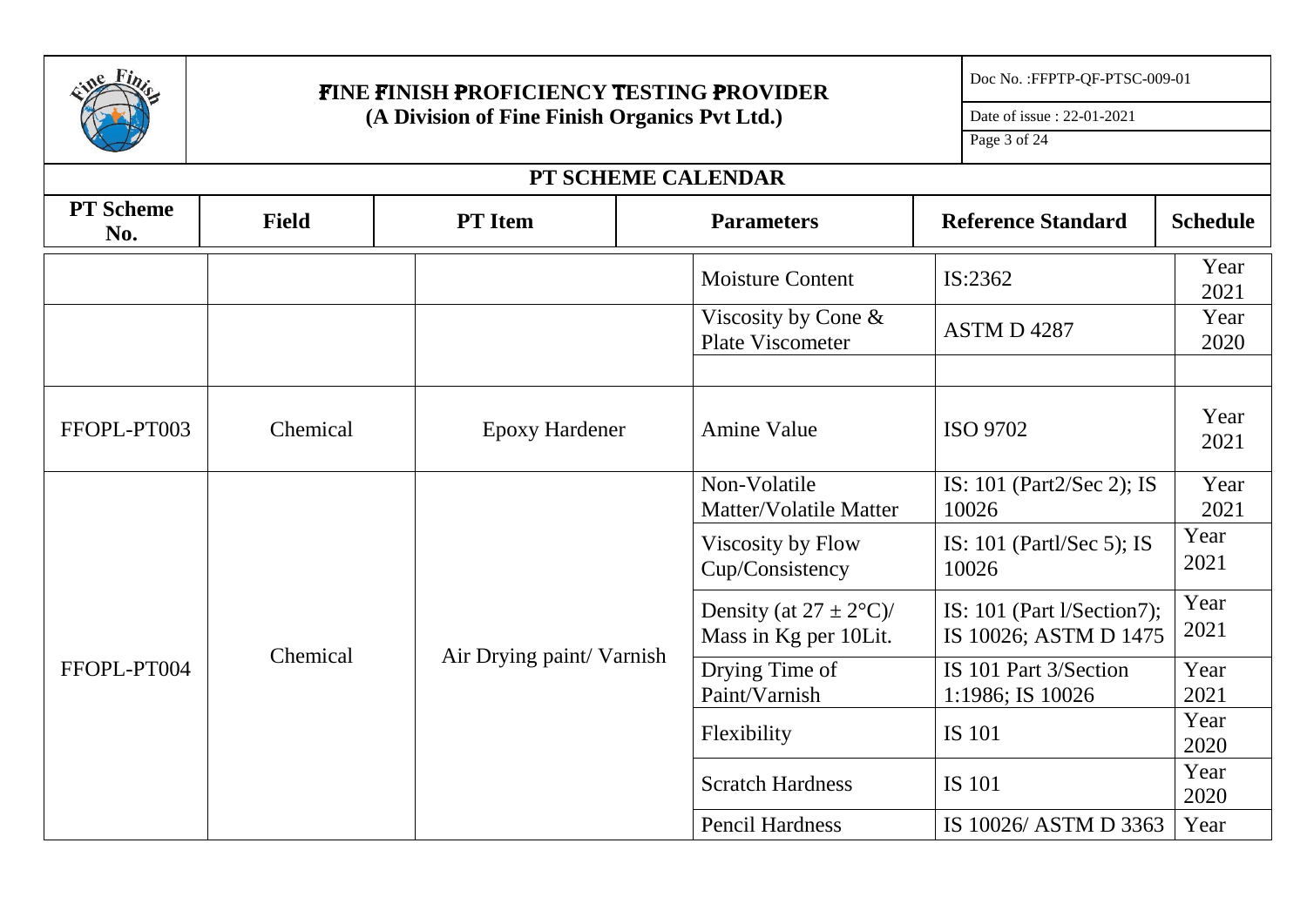|                         |              | <b>FINE FINISH PROFICIENCY TESTING PROVIDER</b> |                                               | Doc No.: FFPTP-QF-PTSC-009-01                      |                 |
|-------------------------|--------------|-------------------------------------------------|-----------------------------------------------|----------------------------------------------------|-----------------|
|                         |              | (A Division of Fine Finish Organics Pvt Ltd.)   |                                               | Date of issue: 22-01-2021                          |                 |
|                         |              |                                                 |                                               | Page 4 of 24                                       |                 |
|                         |              | PT SCHEME CALENDAR                              |                                               |                                                    |                 |
| <b>PT</b> Scheme<br>No. | <b>Field</b> | <b>PT</b> Item                                  | <b>Parameters</b>                             | <b>Reference Standard</b>                          | <b>Schedule</b> |
|                         |              |                                                 |                                               |                                                    | 2021            |
|                         |              |                                                 | <b>Reaction of Varnish with</b><br>Copper     | IS 10026                                           | Year<br>2021    |
|                         |              |                                                 | Effect of Varnish on<br><b>Enamelled Wire</b> | IS 10026                                           | Year<br>2021    |
|                         |              |                                                 | Resoftening                                   | IS 10026                                           | Year<br>2021    |
|                         | Mechanical   | Varnish                                         | <b>Bond Strength</b>                          | IEC 61033; ASTM D<br>2519                          | Year<br>2021    |
| FFOPL-PT005             | Mechanical   | Polyethylene                                    | Melt flow index                               | <b>ASTM D 1238-13/ISO</b><br>1133/IS 13360/IS 2530 | Year<br>2020    |
|                         |              |                                                 | <b>Ultimate Tensile Strength</b>              | ASTM D 638/ISO<br>527/IS 13360ASTM D<br>3039       | Year<br>2020    |
| FFOPL-PT006             | Mechanical   | Composite (Glass Epoxy                          | % Elongation                                  | ASTM D 638/ISO<br>527/IS 13360ASTM D<br>3039       | Year<br>2020    |
|                         |              | Sheet)                                          | <b>Tensile Modulus</b>                        | ASTM D 638/ISO<br>527/IS 13360ASTM D<br>3039       | Year<br>2020    |
|                         |              |                                                 | <b>Short Beam Strength</b>                    | ASTM D 2344/ISO<br>14130                           | Year<br>2020    |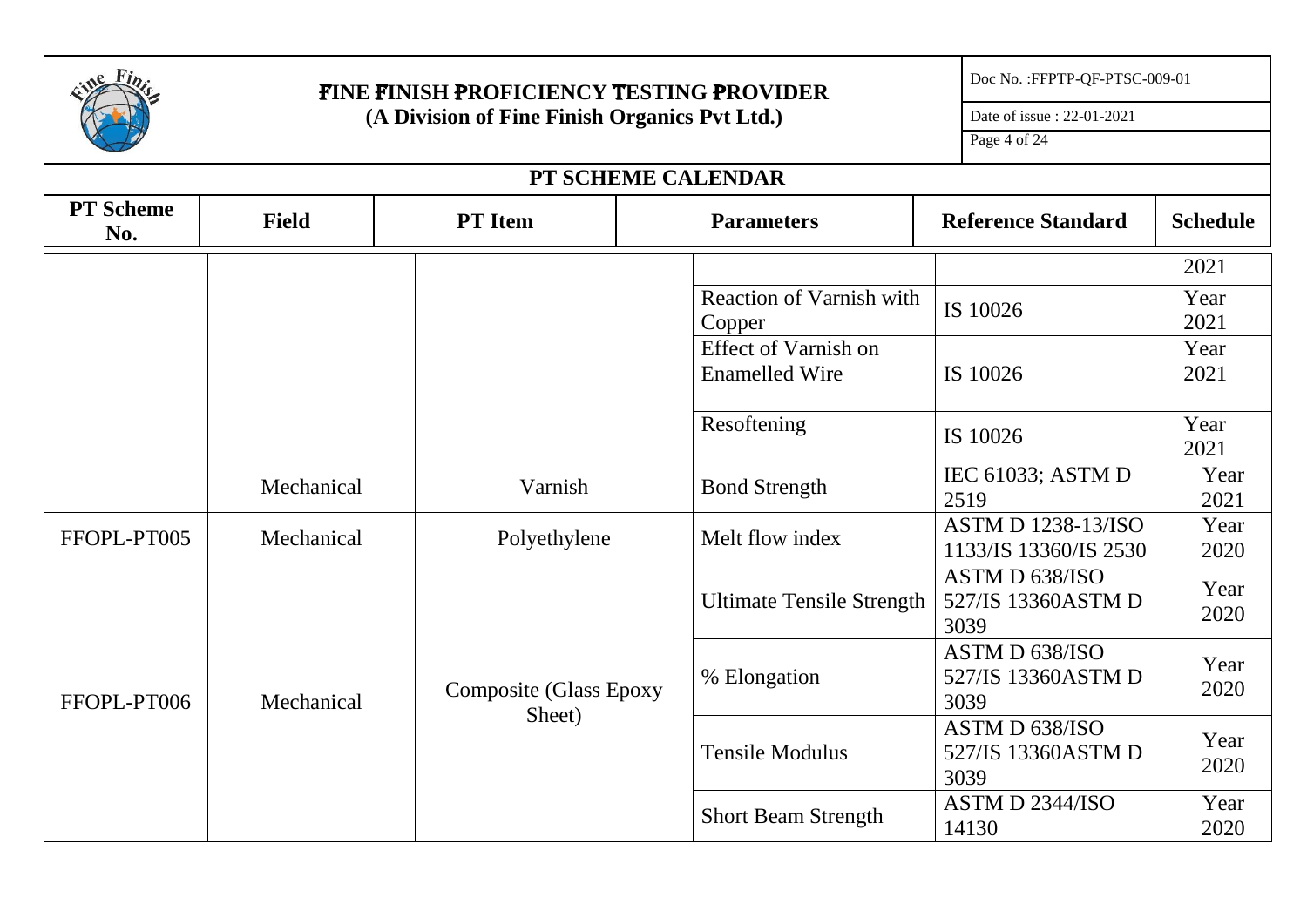|                         | <b>FINE FINISH PROFICIENCY TESTING PROVIDER</b> | Doc No.: FFPTP-QF-PTSC-009-01 |                                                   |                                              |                 |
|-------------------------|-------------------------------------------------|-------------------------------|---------------------------------------------------|----------------------------------------------|-----------------|
|                         | (A Division of Fine Finish Organics Pvt Ltd.)   |                               |                                                   | Date of issue: 22-01-2021                    |                 |
|                         |                                                 |                               |                                                   | Page 5 of 24                                 |                 |
|                         |                                                 |                               | PT SCHEME CALENDAR                                |                                              |                 |
| <b>PT</b> Scheme<br>No. | <b>Field</b>                                    | <b>PT</b> Item                | <b>Parameters</b>                                 | <b>Reference Standard</b>                    | <b>Schedule</b> |
|                         |                                                 |                               | <b>Flexural Strength</b>                          | ISO 14125                                    | Year<br>2021    |
|                         |                                                 |                               | <b>Flexural Modulus</b>                           | ISO 14125                                    | Year<br>2021    |
|                         |                                                 |                               | <b>Flexural Strain</b>                            | ISO 14125                                    | Year<br>2021    |
|                         |                                                 |                               | <b>Compressive Strength</b><br>(Combined loading) | ASTM D 6641                                  | Year<br>2021    |
|                         |                                                 |                               | <b>Compressive Modulus</b><br>(Combined loading)  | ASTM D 6641                                  | Year<br>2021    |
|                         |                                                 |                               | <b>Compressive Strength</b><br>(End loading)      | ASTM D 695/ISO<br>14126/IS 13360/ ISO<br>604 | Year<br>2021    |
|                         |                                                 |                               | <b>Compressive Modulus</b><br>(End loading)       | ASTM D 695/ISO<br>14126/IS 13360/ ISO<br>604 | Year<br>2021    |
|                         |                                                 |                               | <b>Compressive Strength</b><br>(Face loading)     | <b>ASTM D 3410</b>                           | Year<br>2021    |
|                         |                                                 |                               | <b>Compressive Modulus</b><br>(Face loading)      | ASTM D 3410                                  | Year<br>2021    |
|                         |                                                 |                               | <b>Constituent Content</b>                        | ASTM D 3171/EN                               | Year            |
|                         |                                                 |                               | (Resin and fibre)                                 | 2564/ISO 1172                                | 2021            |
|                         |                                                 |                               | <b>Void Content</b>                               | ASTM D 3171/EN                               | Year            |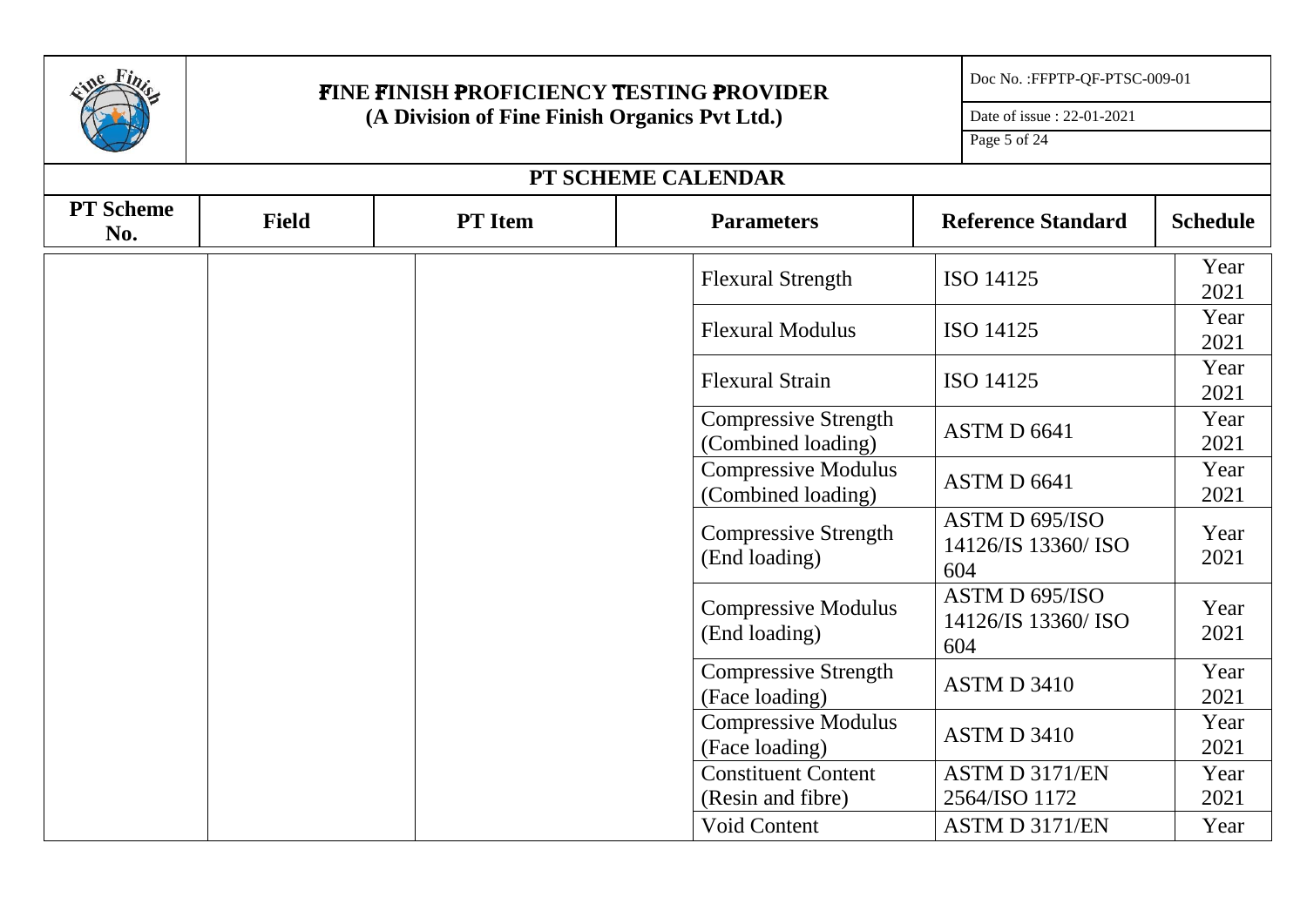|                         |                                               | FINE FINISH PROFICIENCY TESTING PROVIDER |                                                                      | Doc No.: FFPTP-QF-PTSC-009-01 |                 |
|-------------------------|-----------------------------------------------|------------------------------------------|----------------------------------------------------------------------|-------------------------------|-----------------|
|                         | (A Division of Fine Finish Organics Pvt Ltd.) | Date of issue: 22-01-2021                |                                                                      |                               |                 |
|                         |                                               |                                          |                                                                      | Page 6 of 24                  |                 |
|                         |                                               | PT SCHEME CALENDAR                       |                                                                      |                               |                 |
| <b>PT</b> Scheme<br>No. | <b>Field</b>                                  | <b>PT</b> Item                           | <b>Parameters</b>                                                    | <b>Reference Standard</b>     | <b>Schedule</b> |
|                         |                                               |                                          |                                                                      | 2564/ISO 1172                 | 2021            |
|                         |                                               |                                          | Water absorption of<br>composites                                    | ASTM D 5229/ISO/IS            | Year<br>2021    |
|                         |                                               |                                          | <b>Flexural Strength</b>                                             | ASTM D 7264                   | Year<br>2021    |
|                         |                                               |                                          | <b>Flexural Modulus</b>                                              | ASTM D7264                    | Year<br>2021    |
|                         |                                               |                                          | <b>Shear Properties By V-</b><br><b>Notched Rail Shear</b><br>Method | ASTM D 7078                   | Year<br>2020    |
|                         |                                               | Sandwich core composite                  | <b>Sandwich Beam Flexural</b><br>and Shear Stiffness                 | <b>ASTM D 7250</b>            | Year<br>2022    |
|                         |                                               |                                          | Tensile Lap shear<br>strength                                        | $ASTM D1002 -10$              | Year<br>2022    |
| FFOPL-PT007             | Mechanical                                    | Adhesive coated strips                   | Lap Shear Strength -<br>Fiber reinforced bonding                     | <b>ASTM D 5868-2008</b>       | Year<br>2022    |
|                         |                                               |                                          | Lap Shear Strength -<br>rigid to rigid bonding                       | ISO 4587-2003                 | Year<br>2022    |
|                         |                                               |                                          | Peel Strength                                                        | ISO 11339-2010                | Year<br>2022    |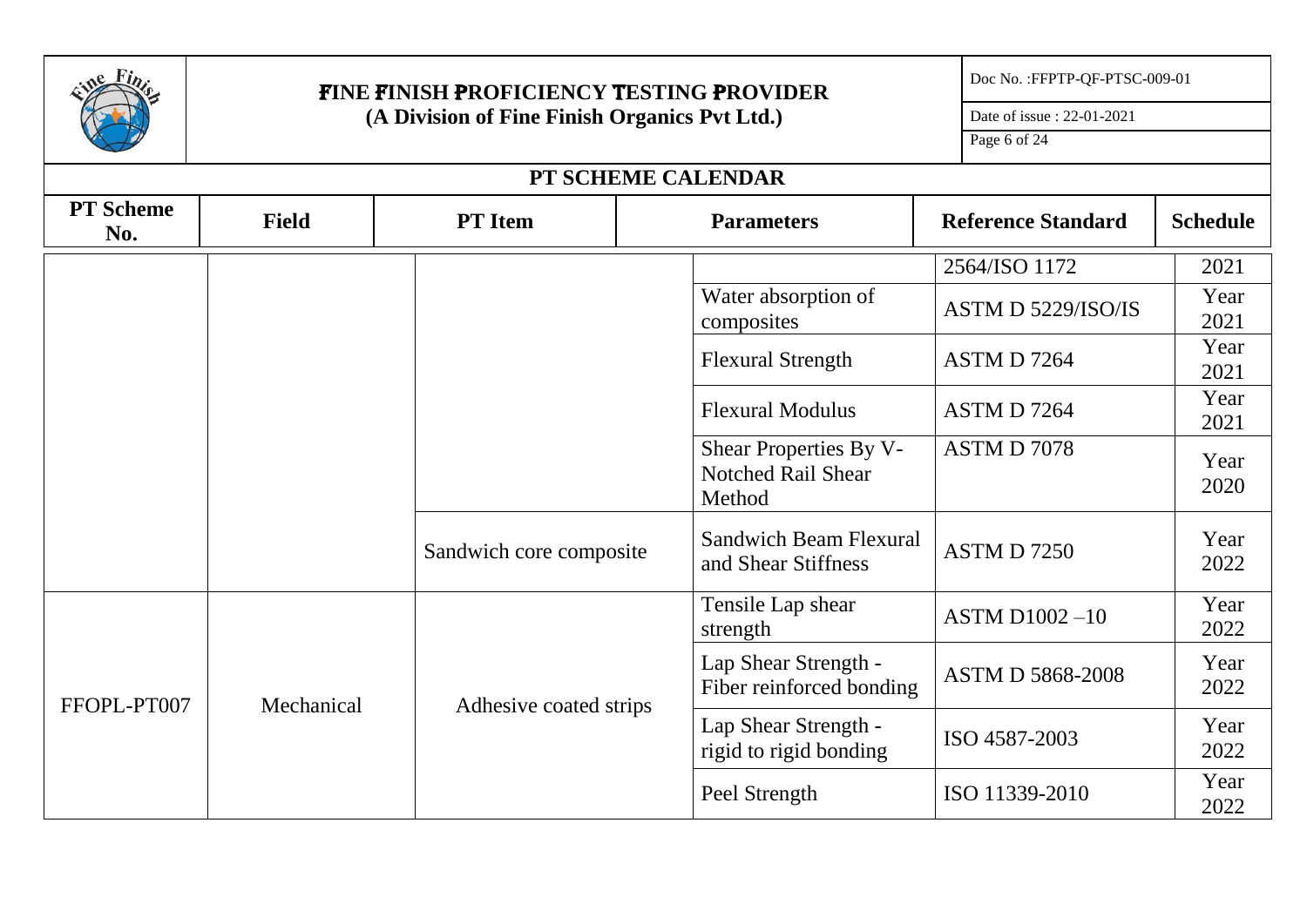|                         |                                               | <b>FINE FINISH PROFICIENCY TESTING PROVIDER</b> |                                       | Doc No.: FFPTP-QF-PTSC-009-01                                                 |                              |
|-------------------------|-----------------------------------------------|-------------------------------------------------|---------------------------------------|-------------------------------------------------------------------------------|------------------------------|
|                         | (A Division of Fine Finish Organics Pvt Ltd.) | Date of issue: 22-01-2021                       |                                       |                                                                               |                              |
|                         |                                               | Page 7 of 24                                    |                                       |                                                                               |                              |
|                         |                                               |                                                 | PT SCHEME CALENDAR                    |                                                                               |                              |
| <b>PT</b> Scheme<br>No. | <b>Field</b>                                  | <b>PT</b> Item                                  | <b>Parameters</b>                     | <b>Reference Standard</b>                                                     | <b>Schedule</b>              |
|                         |                                               |                                                 | Tensile strength                      | ASTM D 412-<br>06a(2013)/IS 3400/BS<br><b>ISO 37</b>                          | Year<br>2020                 |
|                         |                                               |                                                 | % elongation at break                 | <b>ASTM D 412-</b><br>06a(2013)/IS 3400/BS<br><b>ISO 37</b>                   | Year<br>2020                 |
|                         | Mechanical,<br>Chemical and<br>Electrical     | <b>Rubber Vulcanized</b>                        | Shore A hardness                      | ASTM D 2240/ISO<br>868/IS 13360/IS<br>3400/SATRA TM<br>205:1999 / BS ISO 7619 | Year<br>2020<br>Year<br>2021 |
| FFOPL-PT008             |                                               |                                                 | Density - Rubber,<br>Vulcanized       | ISO 2781:1988 / IS<br>3400(Part9):2003                                        |                              |
|                         |                                               |                                                 | Compression set                       | ASTM D 395/IS<br>3400/BS ISO 815-1                                            | Year<br>2021                 |
|                         |                                               |                                                 | <b>Sole Abrasion Test</b>             | SATRA TM 174:1994 /<br>ISO 4946                                               | Year<br>2021                 |
|                         |                                               |                                                 | <b>Tear Strength</b>                  | ASTM D 624/ IS-3400<br>Part-XVII/ BS ISO 34-1                                 | Year<br>2021                 |
|                         |                                               |                                                 | <b>Rebound Resilience Test</b>        | ASTM D 2632/ISO 4662                                                          | Year<br>2022                 |
|                         |                                               |                                                 | Carbon Black Percent by<br><b>TGA</b> | IS 3400(P-22):1984(RA<br>2003); ASTM D 6370;<br>ISO 11358                     | Year<br>2022                 |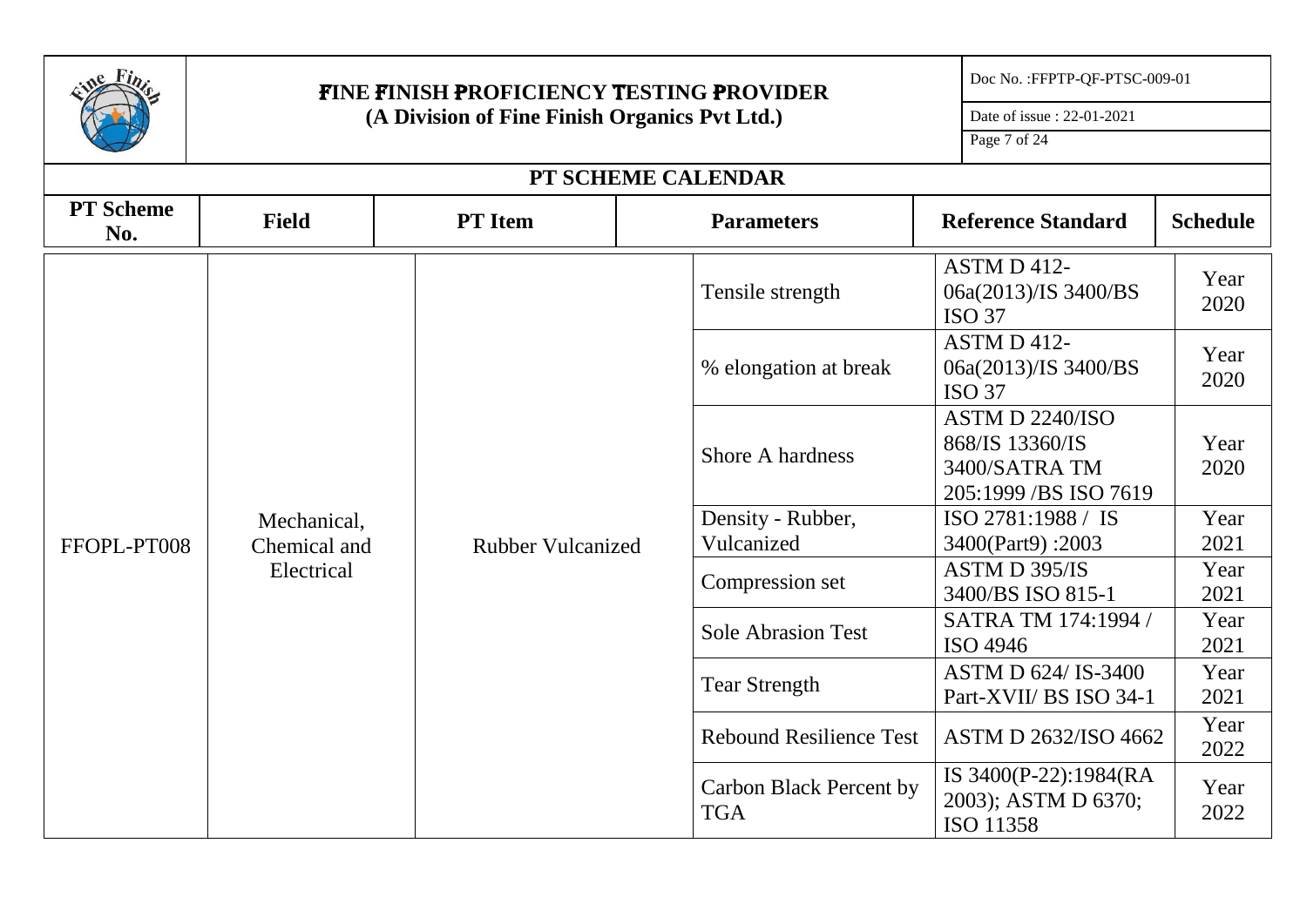|                         |                             | <b>FINE FINISH PROFICIENCY TESTING PROVIDER</b> |                               | Doc No.: FFPTP-QF-PTSC-009-01                                   |                 |
|-------------------------|-----------------------------|-------------------------------------------------|-------------------------------|-----------------------------------------------------------------|-----------------|
|                         |                             | (A Division of Fine Finish Organics Pvt Ltd.)   |                               | Date of issue: 22-01-2021                                       |                 |
|                         |                             | Page 8 of 24                                    |                               |                                                                 |                 |
|                         |                             |                                                 | PT SCHEME CALENDAR            |                                                                 |                 |
| <b>PT</b> Scheme<br>No. | <b>Field</b>                | <b>PT</b> Item                                  | <b>Parameters</b>             | <b>Reference Standard</b>                                       | <b>Schedule</b> |
|                         |                             |                                                 | Dielectric Breakdown          | ASTM D 149                                                      | Year<br>2022    |
|                         |                             |                                                 | Polymer Content               | <b>ASTM D 297-2013, IS</b><br>3400 (Part 22): 1984 (RA<br>2008) | Year<br>2020    |
|                         |                             |                                                 | Sulfur content                | <b>ASTM D 297-2013,IS</b><br>3400 (Part 22): 1984 (RA<br>2008)  | Year<br>2020    |
|                         |                             |                                                 | Solvent extractable<br>matter | <b>ASTM D 297-2013,IS</b><br>3400 Part 22-2008                  | Year<br>2020    |
|                         |                             |                                                 | Ash content                   | <b>ASTM D 297-2008,IS</b><br>3400 (Part 22): 1984<br>(RA2003)   | Year<br>2021    |
|                         |                             |                                                 | Volatile matter               | IS 3660 Part.2-1985<br>(RA 2009)                                | Year<br>2020    |
|                         |                             |                                                 | <b>Rubber Content</b>         | <b>ASTM D297-2013.IS</b><br>3400 (Part 22):1984                 | Year<br>2020    |
|                         |                             |                                                 | Resistance to liquid          | IS 3400 (Part 6): 2012                                          | Year<br>2020    |
|                         |                             |                                                 | <b>Shore D hardness</b>       | ASTM D 2240/ISO<br>868/IS 13360                                 | Year<br>2020    |
| FFOPL-PT009             | Mechanical<br>Polypropylene |                                                 | Shore A hardness              | <b>ASTM D 2240</b>                                              | Year<br>2020    |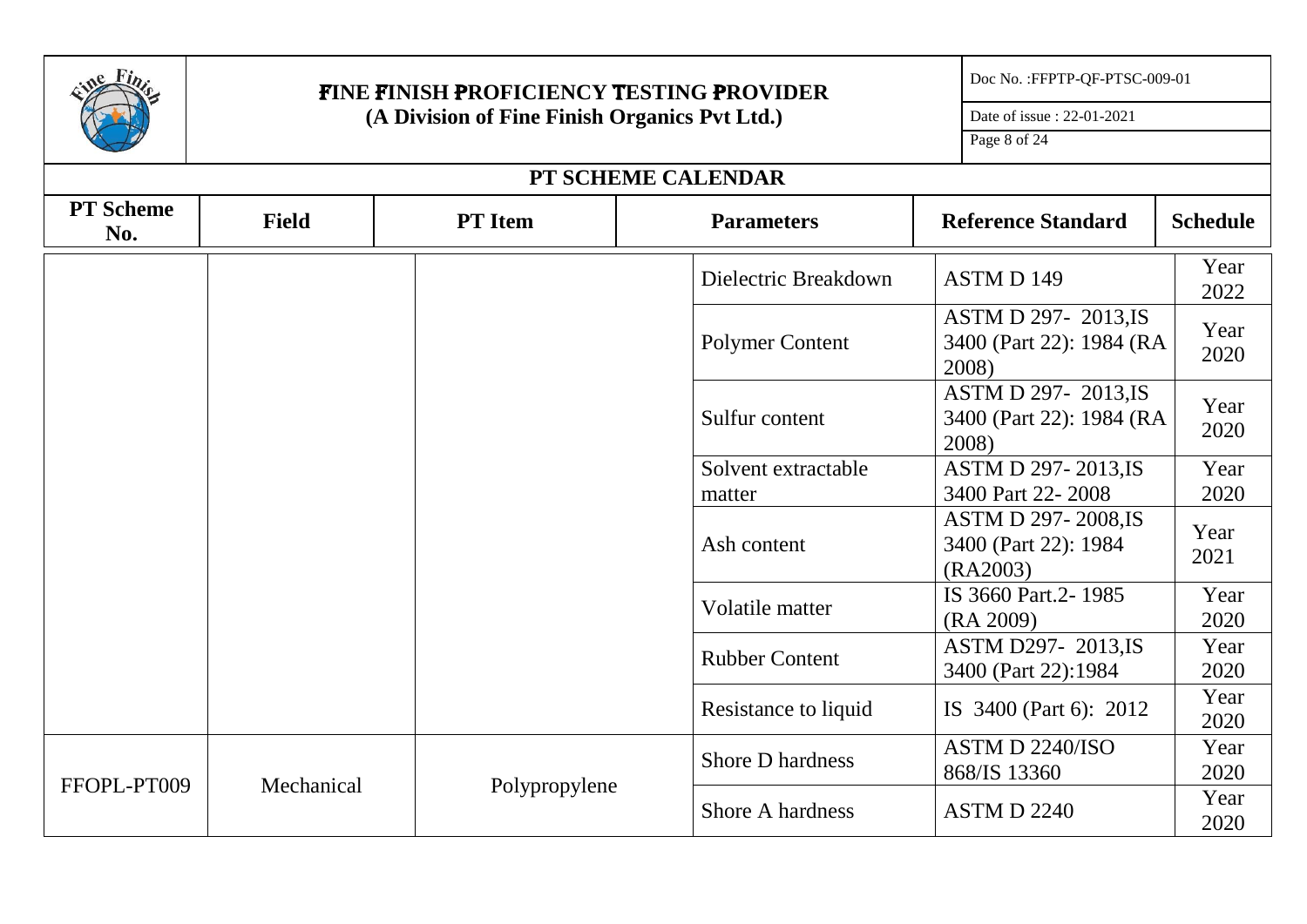

## F**INE** F**INISH** P**ROFICIENCY** T**ESTING** P**ROVIDER (A Division of Fine Finish Organics Pvt Ltd.)**

Doc No. :FFPTP-QF-PTSC-009-01

Date of issue : 22-01-2021

Page 9 of 24

| PT SCHEME CALENDAR      |              |                             |                                                               |                                          |                 |  |  |  |
|-------------------------|--------------|-----------------------------|---------------------------------------------------------------|------------------------------------------|-----------------|--|--|--|
| <b>PT</b> Scheme<br>No. | <b>Field</b> | <b>PT</b> Item              | <b>Parameters</b>                                             | <b>Reference Standard</b>                | <b>Schedule</b> |  |  |  |
|                         |              |                             | <b>Optical Density</b>                                        | AIM CAL 1.1 TP 101-<br>78, Fifth Edition | Year<br>2021    |  |  |  |
|                         |              |                             | <b>Linear Thermal</b><br>Shrinkage                            | ASTM D 2732                              | Year<br>2021    |  |  |  |
| FFOPL-PT010             | Chemical     | <b>Plastic Film</b>         | Dielectric Break Down                                         | ASTM D 149                               | Year<br>2021    |  |  |  |
|                         |              |                             | <b>Gloss</b>                                                  | ASTM D 2457                              | Year<br>2021    |  |  |  |
|                         |              |                             | Haze                                                          | ASTM D 1003                              | Year<br>2021    |  |  |  |
|                         | Chemical     | Epoxy Resin / Polypropylene | <b>Transition Temperature</b>                                 | ASTM E 1356/ASTM D<br>3418/ISO 11357     | Year<br>2021    |  |  |  |
| FFOPL-PT011             |              |                             | <b>Specific Heat</b>                                          | <b>ASTM E 1952</b>                       | Year<br>2021    |  |  |  |
|                         |              |                             | Enthalpy of<br>Polymerization                                 | ASTM E 2160/ASTM D<br>3417               | Year<br>2021    |  |  |  |
| FFOPL-PT012             | Chemical     | Polyolefins                 | <b>Oxidative Induction</b><br>Time                            | ASTM D 3895                              | Year<br>2021    |  |  |  |
| FFOPL-PT013             | Chemical     | Adhesive                    | <b>High Shear viscosity</b><br>using cone/plate<br>viscometer | <b>ASTM D 4287</b>                       | Year<br>2022    |  |  |  |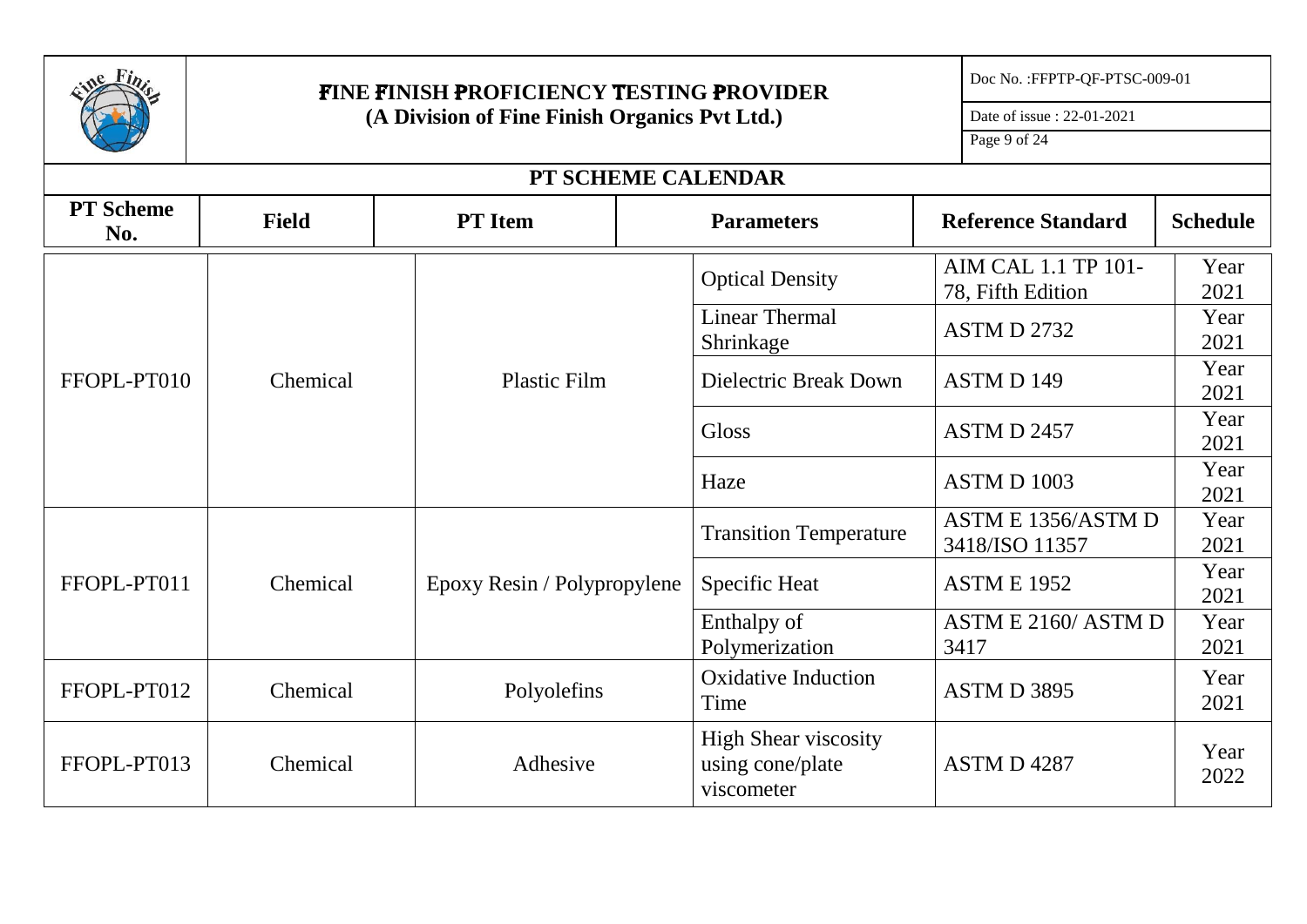

## F**INE** F**INISH** P**ROFICIENCY** T**ESTING** P**ROVIDER (A Division of Fine Finish Organics Pvt Ltd.)**

Doc No. :FFPTP-QF-PTSC-009-01

Date of issue : 22-01-2021

Page 10 of 24

| PT SCHEME CALENDAR      |              |                       |                                                                                                                               |                                             |                 |  |  |  |
|-------------------------|--------------|-----------------------|-------------------------------------------------------------------------------------------------------------------------------|---------------------------------------------|-----------------|--|--|--|
| <b>PT</b> Scheme<br>No. | <b>Field</b> | <b>PT</b> Item        | <b>Parameters</b>                                                                                                             | <b>Reference Standard</b>                   | <b>Schedule</b> |  |  |  |
|                         |              |                       | Shear strength of<br>adhesives using pin and<br>collar specimen                                                               | <b>ASTM D 4562</b>                          | Year<br>2022    |  |  |  |
| FFOPL-PT014             | Mechanical   | Adhesive              | Apparent shear strength<br>of single-lap-joint<br>adhesively bonded metal<br>specimens by tension<br>loading (metal-to-metal) | <b>ASTM D 1002</b>                          | Year<br>2022    |  |  |  |
| FFOPL-PT015             | Electrical   | Polymer               | Volume resistivity                                                                                                            | ASTM D 257                                  | Year<br>2022    |  |  |  |
| FFOPL-PT016             | Chemical     | Container/pouches     | Migration studies in<br><b>Plastic materials (Using</b><br>Simulant A, B and C)                                               | IS 9845                                     | Year<br>2022    |  |  |  |
|                         |              |                       | <b>Tensile Strength</b>                                                                                                       | SATRA TM 43:2000 /<br>ISO 3376:2011         | Year<br>2020    |  |  |  |
| FFOPL-PT017             |              |                       | <b>Tear Strength</b>                                                                                                          | SATRA TM 162:1992 /<br>ISO 3377-2           | Year<br>2021    |  |  |  |
|                         |              | Mechanical<br>Leather | <b>Sole Bond Test</b>                                                                                                         | SATRA TM 411:1992 /<br>BS EN ISO 20344:2011 | Year<br>2020    |  |  |  |
|                         |              |                       | <b>Toe Impact Resistance</b><br><b>Test</b>                                                                                   | BS EN ISO 20344:2011                        | Year<br>2021    |  |  |  |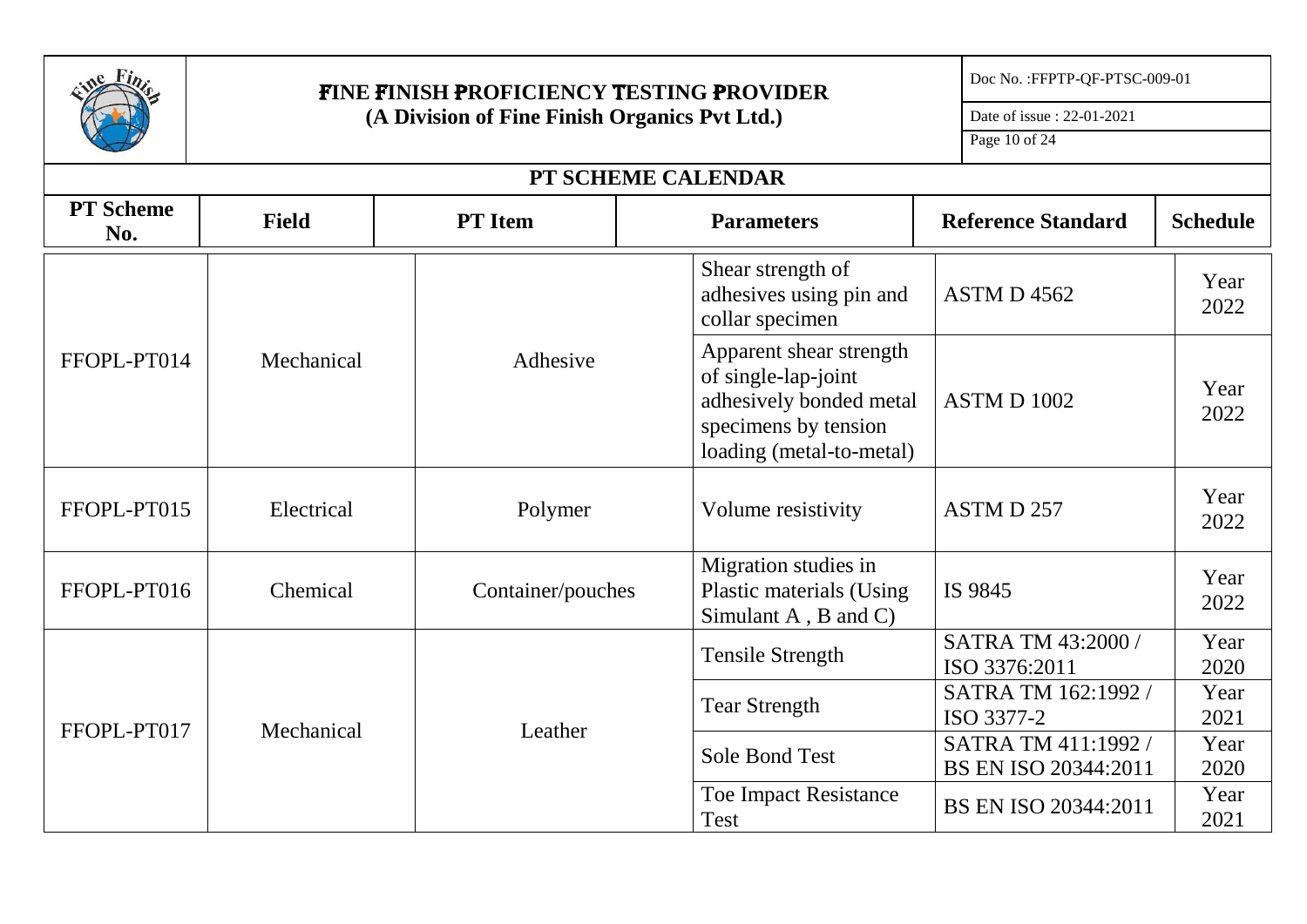|                         |              | FINE FINISH PROFICIENCY TESTING PROVIDER |                                               | Doc No.: FFPTP-QF-PTSC-009-01 |                 |
|-------------------------|--------------|------------------------------------------|-----------------------------------------------|-------------------------------|-----------------|
|                         |              |                                          | (A Division of Fine Finish Organics Pvt Ltd.) |                               |                 |
|                         |              | Page 11 of 24                            |                                               |                               |                 |
|                         |              |                                          | PT SCHEME CALENDAR                            |                               |                 |
| <b>PT</b> Scheme<br>No. | <b>Field</b> | <b>PT</b> Item                           | <b>Parameters</b>                             | <b>Reference Standard</b>     | <b>Schedule</b> |
|                         |              |                                          | Chromium VI                                   | ISO 17075:2007                | Year<br>2021    |
|                         |              |                                          | pH Value                                      | ISO 4045:2008                 | Year<br>2021    |
|                         |              |                                          | Color fastness to<br>rubbing(Veslic)          | ISO 11640:2012                | Year<br>2021    |
|                         | Chemical     | Leather                                  | <b>Total Ash Content</b>                      | IS 582                        | Year<br>2021    |
|                         |              |                                          | Determination of<br>Chromic Oxide             | IS 582                        | Year<br>2021    |
| FFOPL-PT018             |              |                                          | Volatile content                              | IS 582                        | Year<br>2021    |
|                         |              |                                          | Ash content                                   | IS 582                        | Year<br>2021    |
|                         |              |                                          | Water soluble matter                          | IS 582                        | Year<br>2021    |
|                         |              |                                          | pH of water solubles                          | IS 582                        | Year<br>2021    |
|                         |              |                                          | Solvent extractable<br>matter                 | IS 582                        | Year<br>2021    |
|                         |              |                                          | Nitrogen content                              | IS 582                        | Year<br>2021    |
|                         |              |                                          | Chromium oxide content                        | IS 582                        | Year            |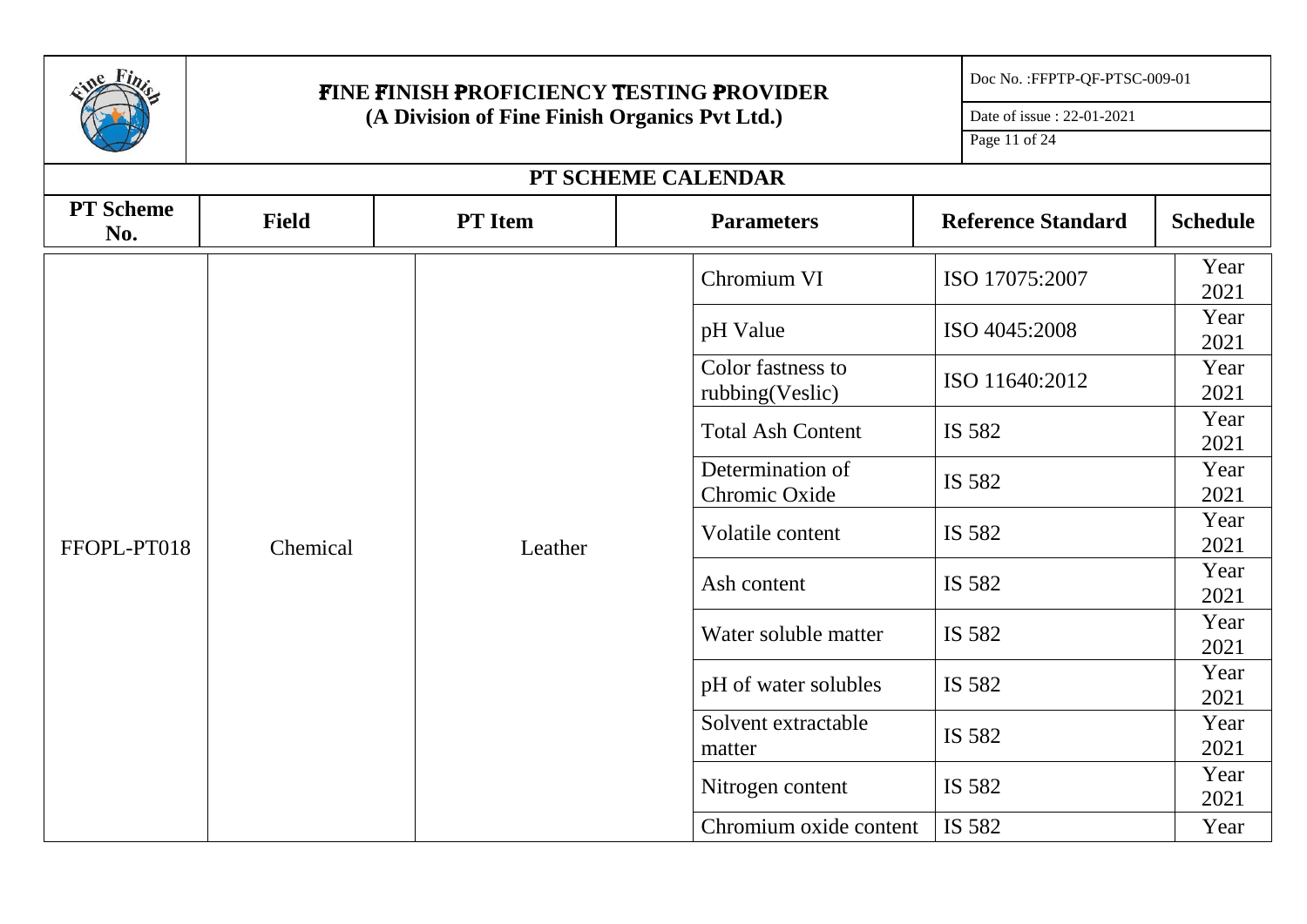|                         |              | FINE FINISH PROFICIENCY TESTING PROVIDER      |                      | Doc No.: FFPTP-QF-PTSC-009-01 |                 |
|-------------------------|--------------|-----------------------------------------------|----------------------|-------------------------------|-----------------|
|                         |              | (A Division of Fine Finish Organics Pvt Ltd.) |                      | Date of issue: 22-01-2021     |                 |
|                         |              |                                               |                      | Page 12 of 24                 |                 |
|                         |              |                                               | PT SCHEME CALENDAR   |                               |                 |
| <b>PT</b> Scheme<br>No. | <b>Field</b> | <b>PT</b> Item                                | <b>Parameters</b>    | <b>Reference Standard</b>     | <b>Schedule</b> |
|                         |              |                                               |                      |                               | 2021            |
|                         |              |                                               | Aluminium content    | IS 582                        | Year<br>2021    |
|                         |              |                                               | Iron content         | IS 582                        | Year<br>2021    |
|                         |              |                                               | Copper content       | IS 582                        | Year<br>2021    |
|                         |              |                                               | Silica content       | IS 582                        | Year<br>2021    |
|                         |              |                                               | Chloride content     | IS 582                        | Year<br>2021    |
|                         |              |                                               | Sulphate content     | IS 582                        | Year<br>2021    |
|                         |              |                                               | Formaldehyde content | IS 582                        | Year<br>2021    |
|                         |              |                                               | Oil content          | IS 582                        | Year<br>2022    |
| FFOPL-PT018             | Chemical     | Leather                                       | Hide substance       | IS 582                        | Year<br>2022    |
|                         |              |                                               | Degree of Tannage    | IS 582                        | Year<br>2022    |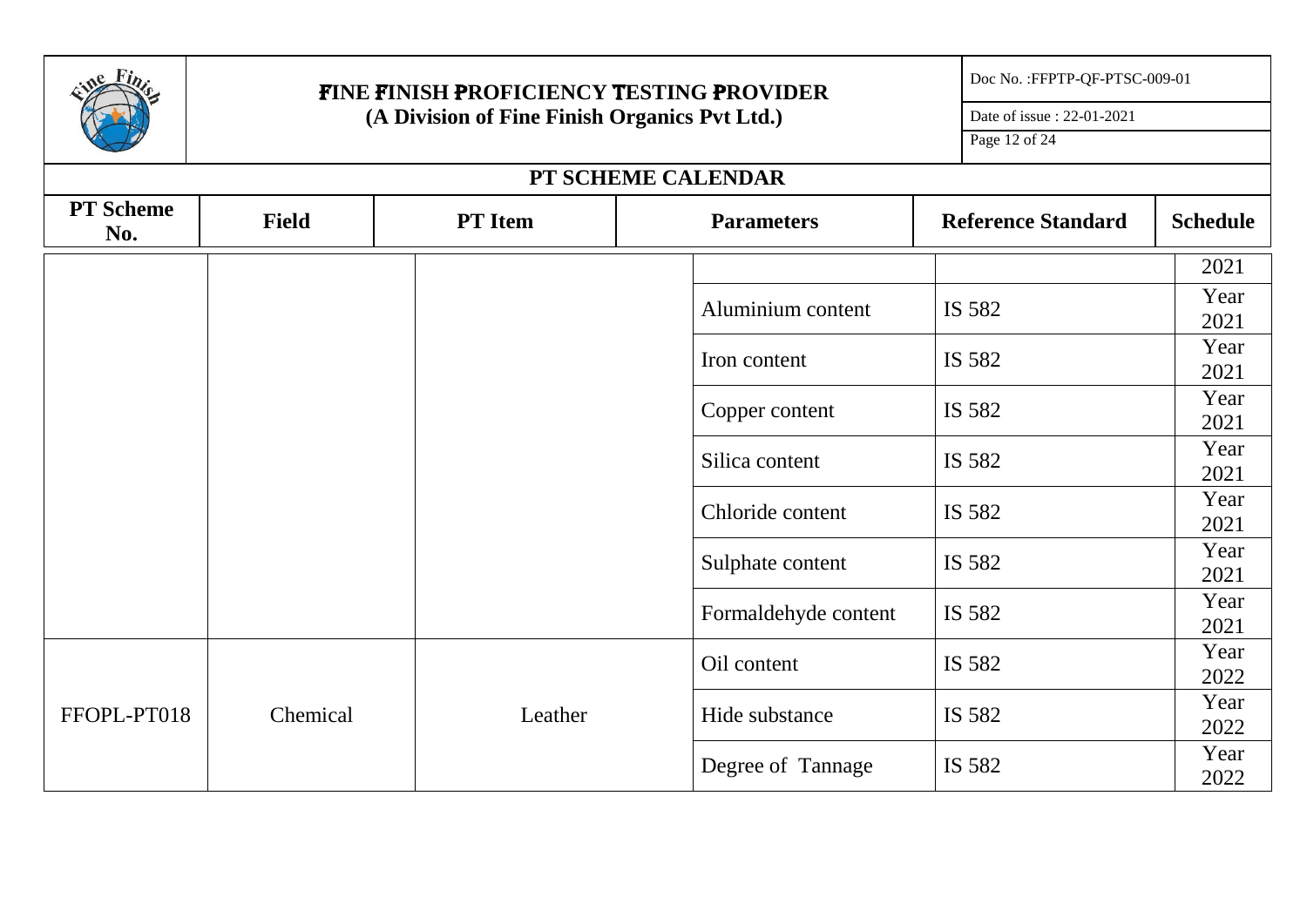|                         | <b>FINE FINISH PROFICIENCY TESTING PROVIDER</b> |                                            | Doc No.: FFPTP-QF-PTSC-009-01                            |                                                                                              |                 |
|-------------------------|-------------------------------------------------|--------------------------------------------|----------------------------------------------------------|----------------------------------------------------------------------------------------------|-----------------|
|                         | (A Division of Fine Finish Organics Pvt Ltd.)   | Date of issue: 22-01-2021<br>Page 13 of 24 |                                                          |                                                                                              |                 |
|                         |                                                 |                                            |                                                          |                                                                                              |                 |
|                         |                                                 | PT SCHEME CALENDAR                         |                                                          |                                                                                              |                 |
| <b>PT</b> Scheme<br>No. | <b>Field</b>                                    | <b>PT</b> Item                             | <b>Parameters</b>                                        | <b>Reference Standard</b>                                                                    | <b>Schedule</b> |
| FFOPL-PT019             | Chemical                                        | Bare steel corrosion coupons               | Laboratory cyclic<br>corrosion test                      | <b>SAE J2334</b>                                                                             | Year<br>2022    |
|                         | Mechanical                                      |                                            | Tensile                                                  | IS:1608-2005 / ISO<br>6892-1:2009 / IS:3803-<br>1:1989 / JIS Z 2241-2011<br>/ ASTM A370-2012 | Year<br>2022    |
|                         |                                                 |                                            | <b>Ultimate Tensile Strength</b>                         | <b>ASTME 8</b>                                                                               | Year<br>2022    |
|                         |                                                 |                                            | <b>Yield Strength (By hault)</b><br>of the force method) | <b>ASTME 8</b>                                                                               | Year<br>2022    |
| FFOPL-PT020             |                                                 | <b>Flat Rolled Steel Products</b>          | % of elongation after<br>fracture                        | <b>ASTME 8</b>                                                                               | Year<br>2022    |
|                         |                                                 |                                            | <b>Bend</b>                                              | IS:1599-1985 / ASTM<br>A370-2012                                                             | Year<br>2022    |
|                         |                                                 |                                            | <b>Charpy Impact</b>                                     | IS 1757-1988 / ASTM<br>E23-2012 / A370 JIS Z<br>2242-2005<br>/ ISO 148-1-2009                | Year<br>2022    |
|                         |                                                 |                                            | Izod Impact                                              | IS 1598-977                                                                                  | Year<br>2022    |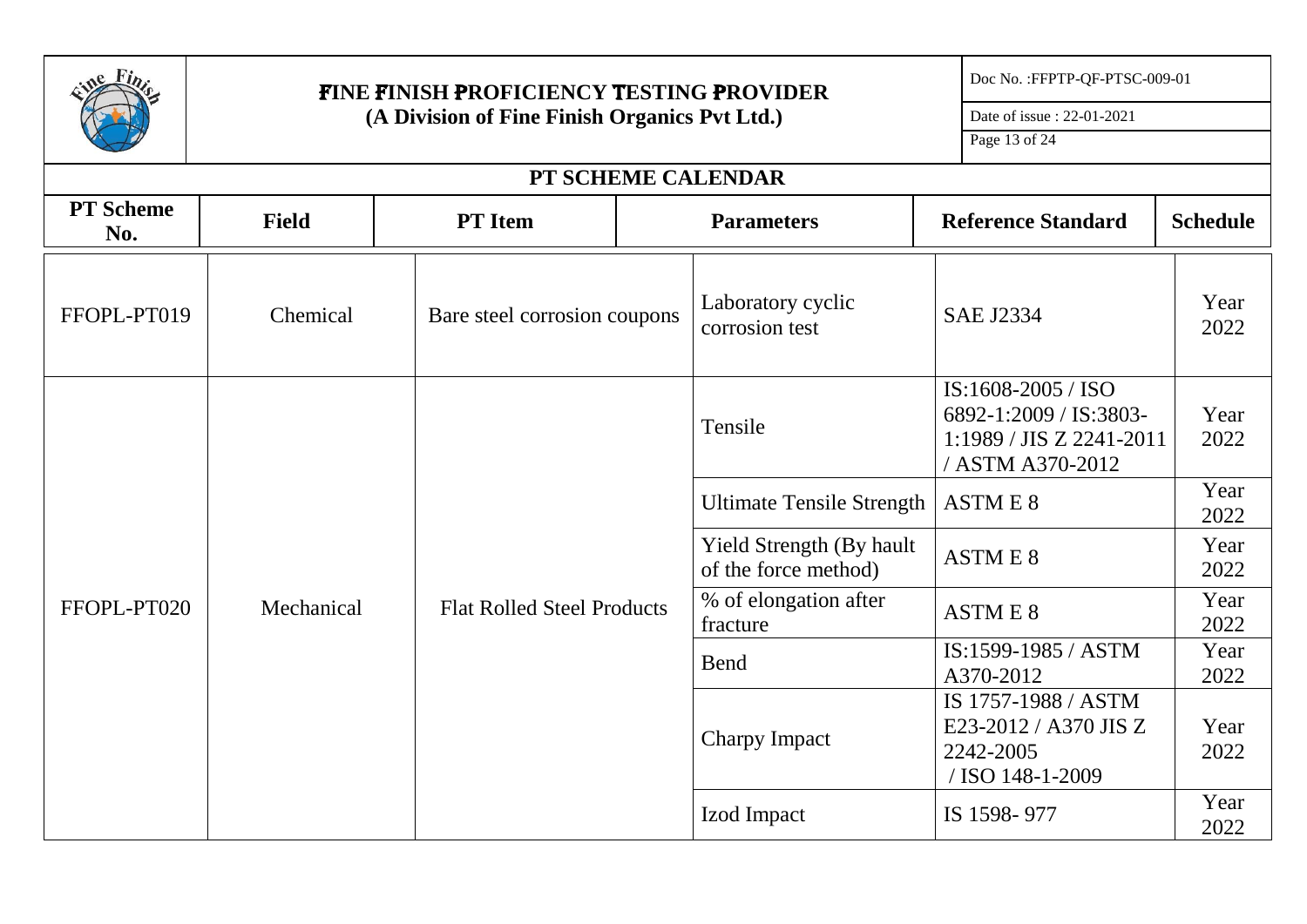|                         | <b>FINE FINISH PROFICIENCY TESTING PROVIDER</b> | Doc No.: FFPTP-QF-PTSC-009-01 |                                                          |                                                                                                       |                 |
|-------------------------|-------------------------------------------------|-------------------------------|----------------------------------------------------------|-------------------------------------------------------------------------------------------------------|-----------------|
|                         | (A Division of Fine Finish Organics Pvt Ltd.)   |                               |                                                          | Date of issue: 22-01-2021                                                                             |                 |
|                         |                                                 |                               |                                                          | Page 14 of 24                                                                                         |                 |
|                         |                                                 |                               | PT SCHEME CALENDAR                                       |                                                                                                       |                 |
| <b>PT</b> Scheme<br>No. | <b>Field</b>                                    | <b>PT</b> Item                | <b>Parameters</b>                                        | <b>Reference Standard</b>                                                                             | <b>Schedule</b> |
|                         |                                                 |                               | <b>Modified Erichsen</b><br><b>Cupping Test</b>          | IS:10175-1993 (part1) /<br>ISO:8490-1986<br>(reaffirmed 2003)<br>/ IS-6240-2008 / JIS Z-<br>7729-2005 | Year<br>2022    |
|                         |                                                 |                               | <b>Rockwell Hardness</b>                                 | IS1586-2012 / ASTM E-<br>18-2012 / JIS Z 2245-<br>2011                                                | Year<br>2022    |
|                         |                                                 |                               | <b>Vickers Hardness</b>                                  | IS-1501 (P1)-2002 /<br><b>ASTM E-384-2011 / JIS</b><br>Z 2244-1992                                    | Year<br>2022    |
|                         |                                                 |                               | <b>Brinell Hardness</b>                                  | IS-1500 (P1)-2013                                                                                     | Year<br>2022    |
|                         |                                                 |                               | Drop Weight Tear<br>Testing                              | ASTM E208-95a API 5L                                                                                  | Year<br>2022    |
|                         |                                                 |                               | Microstructure Analysis                                  | <b>ASTM Metal Hand book</b><br>Volume 9, ASTM metals<br>handbok, Vol-7, IS7739<br>, ASTM E 3)         | Year<br>2022    |
|                         |                                                 |                               | <b>Estimation of Grain size</b><br>by Microscopic Method | IS: 4748-2009 / ASTM<br>E112-2013                                                                     | Year<br>2022    |
|                         |                                                 |                               | Determination of                                         | IS:4163-2004 / ASTM                                                                                   | Year            |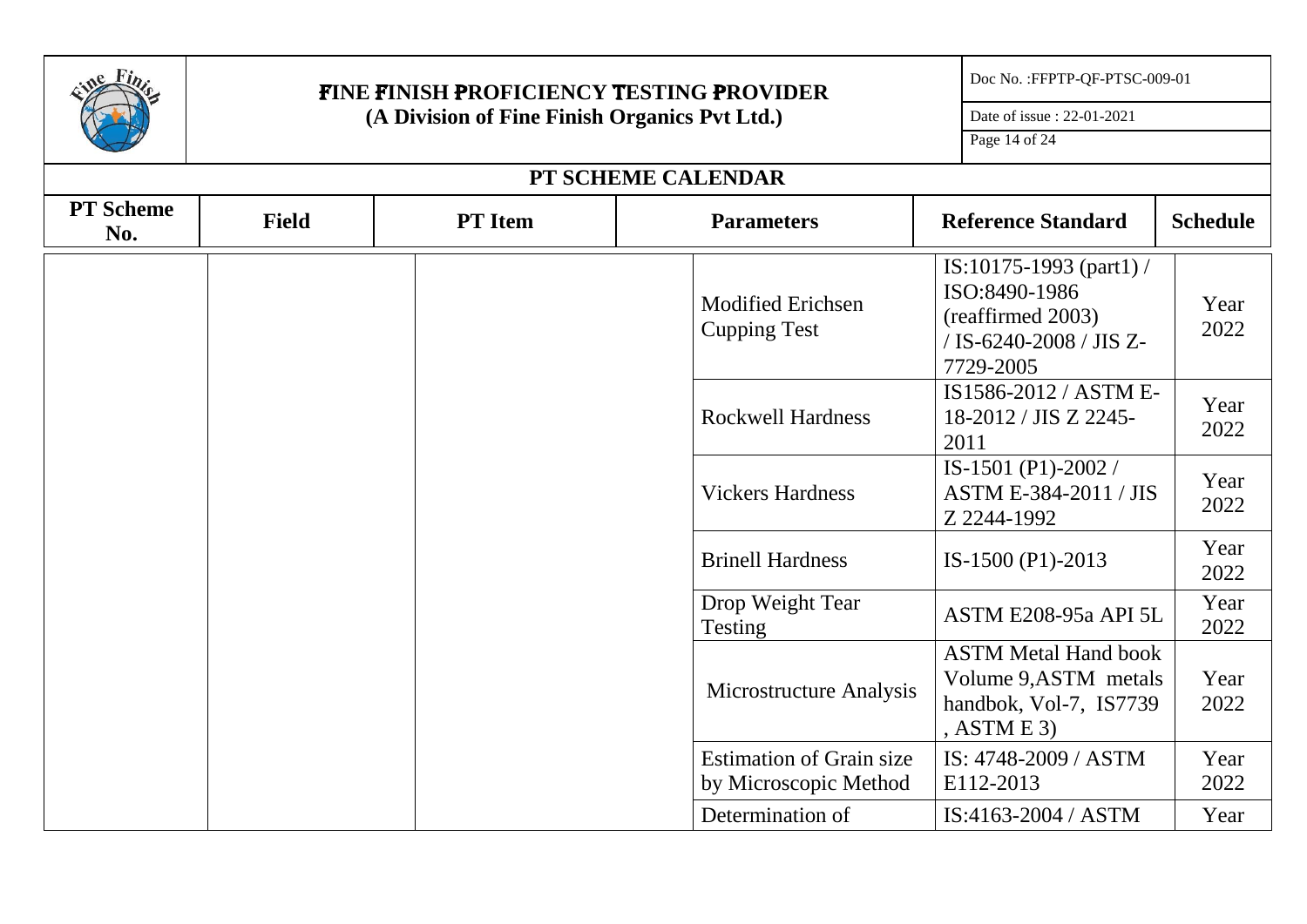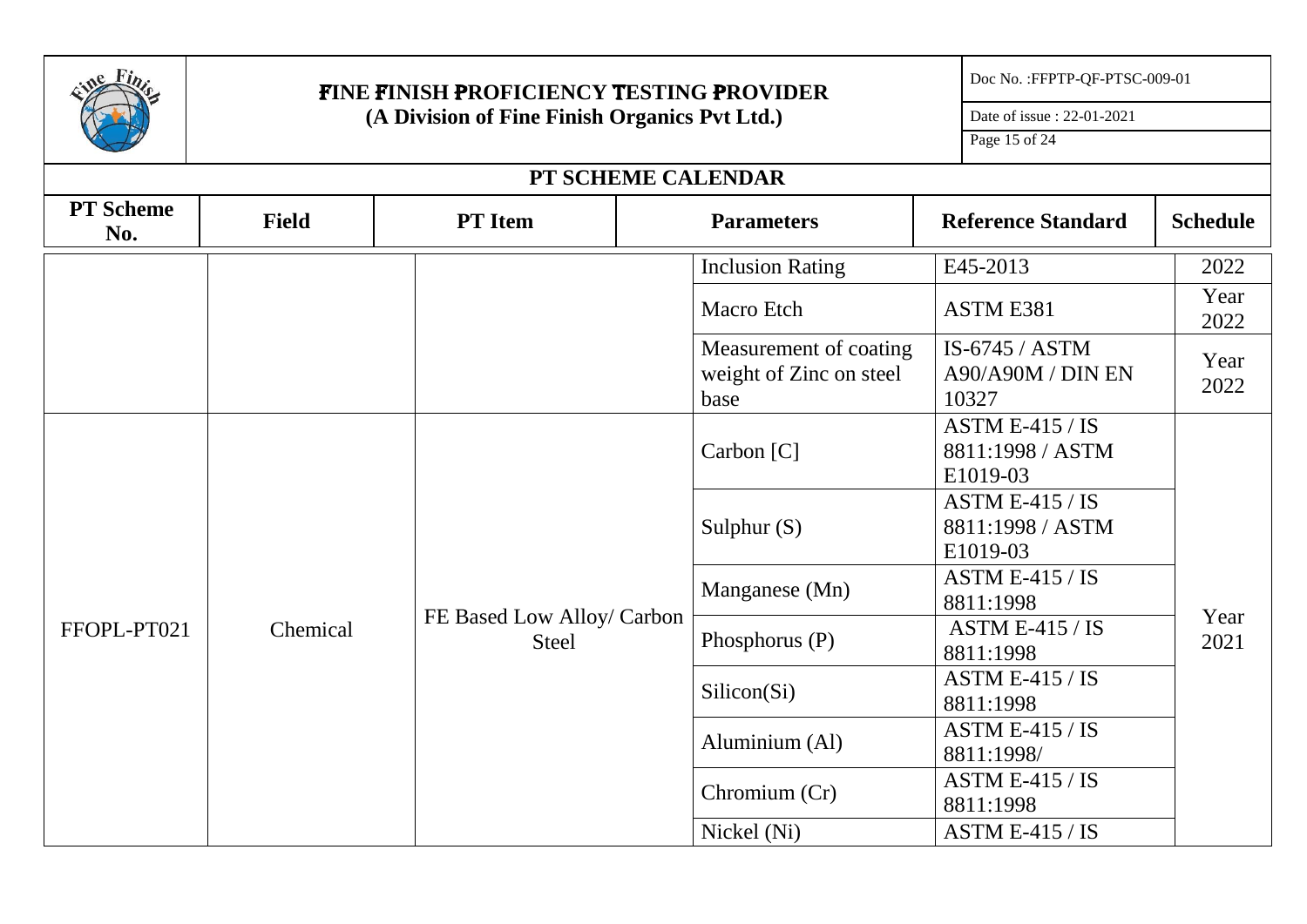| Fi <sub>n</sub>         | FINE FINISH PROFICIENCY TESTING PROVIDER      | Doc No.: FFPTP-QF-PTSC-009-01 |                    |                                               |
|-------------------------|-----------------------------------------------|-------------------------------|--------------------|-----------------------------------------------|
|                         | (A Division of Fine Finish Organics Pvt Ltd.) | Date of issue: 22-01-2021     |                    |                                               |
|                         |                                               |                               |                    | Page 16 of 24                                 |
|                         |                                               |                               | PT SCHEME CALENDAR |                                               |
| <b>PT</b> Scheme<br>No. | <b>Field</b>                                  | <b>PT</b> Item                | <b>Parameters</b>  | <b>Reference Standard</b><br><b>Schedule</b>  |
|                         |                                               |                               |                    | 8811:1998                                     |
|                         |                                               |                               | Copper $(Cu)$      | ASTM E-415 / IS<br>8811:1998                  |
|                         |                                               |                               | Niobium (Nb)       | ASTM E-415 / IS<br>8811:1998                  |
|                         |                                               |                               | Vanadium (V)       | ASTM E-415 / IS<br>8811:1998                  |
|                         |                                               |                               | Titanium (Ti)      | ASTM E-415 / IS<br>8811:1998/                 |
|                         |                                               |                               | Molybdenum (Mo)    | <b>ASTM E-415 / IS</b><br>8811:1998           |
|                         |                                               |                               | Boron (B)          | ASTM E-415 / IS<br>8811:1998                  |
|                         |                                               |                               | $T$ in $(Sn)$      | <b>ASTM E-415 / IS</b><br>8811:1998           |
|                         |                                               |                               | Calcium (Ca)       | <b>ASTM E-415 / IS</b><br>8811:1998           |
|                         |                                               |                               | Nitrogen $(N)$     | ASTM E-415 IS<br>8811:1998 / ASTM<br>E1019-03 |
|                         |                                               |                               | Oxygen $(O)$       | <b>ASTM E1019-03</b>                          |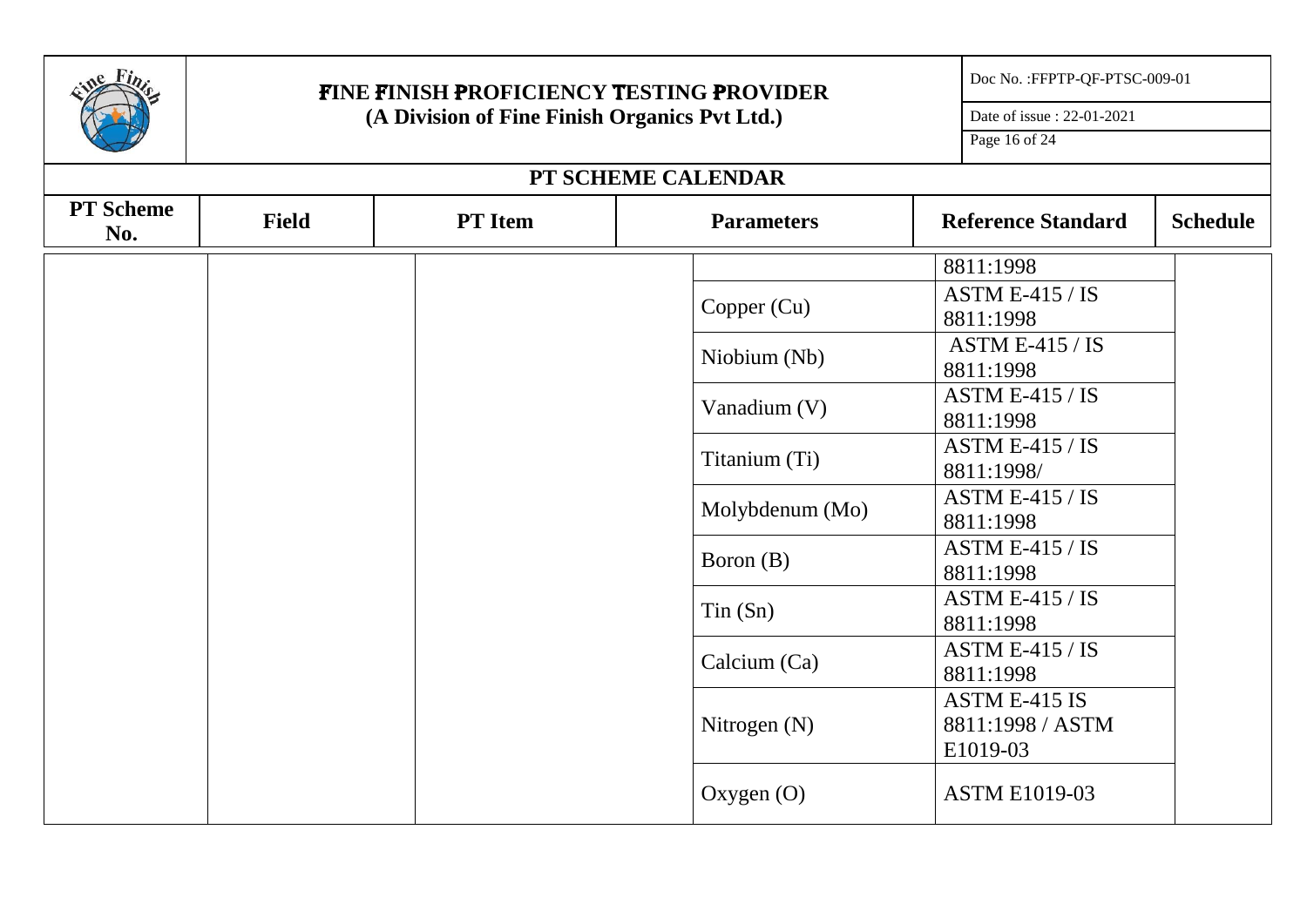| Fi <sub>n</sub>         | <b>FINE FINISH PROFICIENCY TESTING PROVIDER</b> |                          | Doc No.: FFPTP-QF-PTSC-009-01         |                                 |                 |
|-------------------------|-------------------------------------------------|--------------------------|---------------------------------------|---------------------------------|-----------------|
|                         | (A Division of Fine Finish Organics Pvt Ltd.)   |                          |                                       | Date of issue: 22-01-2021       |                 |
|                         |                                                 |                          |                                       | Page 17 of 24                   |                 |
|                         |                                                 |                          | PT SCHEME CALENDAR                    |                                 |                 |
| <b>PT</b> Scheme<br>No. | <b>Field</b>                                    | <b>PT</b> Item           | <b>Parameters</b>                     | <b>Reference Standard</b>       | <b>Schedule</b> |
|                         |                                                 |                          | Sieve analysis of Coarse<br>Aggregate | IS:2386 (P 1) -1963, RA<br>2011 | Year<br>2022    |
|                         |                                                 |                          | <b>Flakiness Index</b>                | IS:2386 (P 1) -1963, RA<br>2011 | Year<br>2022    |
|                         | Chemical                                        |                          | <b>Elongation Index</b>               | IS:2386 (P 1) -1963, RA<br>2011 | Year<br>2022    |
|                         |                                                 |                          | <b>Impact Value</b>                   | IS:2386 (P4) -1963, RA<br>2011  | Year<br>2022    |
|                         |                                                 |                          | <b>Los Angeles Abrasion</b><br>Value  | IS:2386 (P 4) -1963, RA<br>2011 | Year<br>2022    |
| FFOPL-PT022             |                                                 | Aggregate- (Coarse/Fine) | <b>Crushing Value</b>                 | IS:2386 (P 4) -1963, RA<br>2011 | Year<br>2022    |
|                         |                                                 |                          | <b>Specific Gravity</b>               | IS:2386 (P 3) -1963, RA<br>2011 | Year<br>2022    |
|                         |                                                 |                          | <b>Water Absorption</b>               | IS:2386 (P 3) -1963, RA<br>2011 | Year<br>2022    |
|                         |                                                 |                          | Sieve analysis of Fine                | IS:2386 (P 1) -1963, RA         | Year            |
|                         |                                                 |                          | Aggregate                             | 2011                            | 2022            |
|                         |                                                 |                          | <b>Specific Gravity</b>               | IS:2386 (P 3) -1963, RA<br>2011 | Year<br>2022    |
|                         |                                                 |                          |                                       | IS:2386 (P 3) -1963, RA         | Year            |
|                         |                                                 |                          | <b>Water Absorption</b>               | 2011                            | 2022            |
|                         |                                                 |                          | <b>Silt Content</b>                   | IS:2386 (P 3) -1963, RA         | Year            |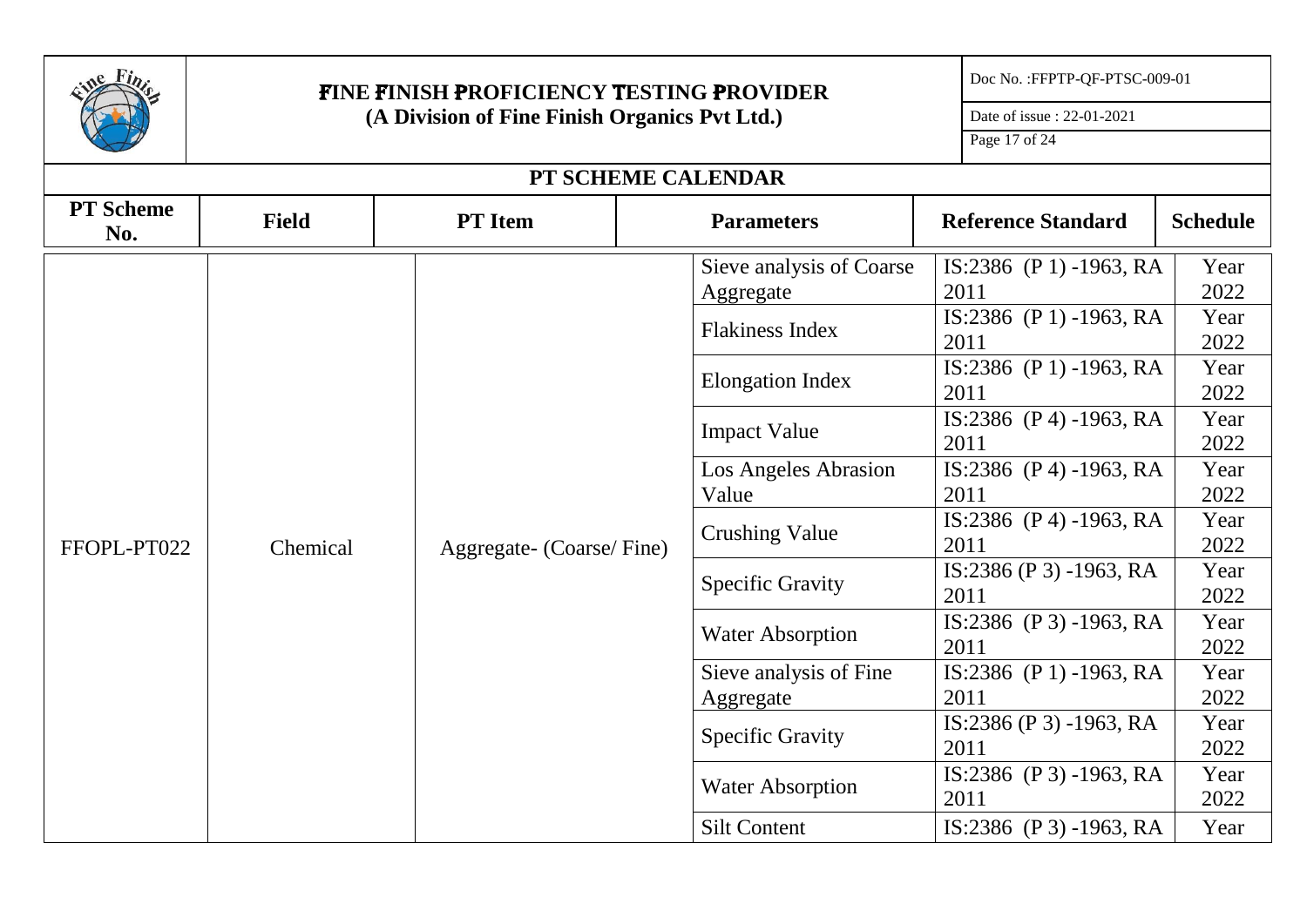| Fi                      | <b>FINE FINISH PROFICIENCY TESTING PROVIDER</b> |                           |                               |                                                       | Doc No.: FFPTP-QF-PTSC-009-01                             |                 |
|-------------------------|-------------------------------------------------|---------------------------|-------------------------------|-------------------------------------------------------|-----------------------------------------------------------|-----------------|
|                         | (A Division of Fine Finish Organics Pvt Ltd.)   | Date of issue: 22-01-2021 |                               |                                                       |                                                           |                 |
|                         |                                                 |                           |                               |                                                       | Page 18 of 24                                             |                 |
|                         |                                                 |                           | PT SCHEME CALENDAR            |                                                       |                                                           |                 |
| <b>PT</b> Scheme<br>No. | <b>Field</b>                                    | <b>PT</b> Item            | <b>Parameters</b>             |                                                       | <b>Reference Standard</b>                                 | <b>Schedule</b> |
|                         |                                                 |                           |                               |                                                       | 2011                                                      | 2022            |
| FFOPL-PT023             | Mechanical                                      | Ferrous & Non Ferrous     | <b>Rockwell Hardness Test</b> |                                                       | IS 1586: 2000 (RA 2006)                                   | Year<br>2021    |
|                         |                                                 |                           | <b>Proximate Analysis</b>     |                                                       |                                                           |                 |
|                         | Coal/Coke<br>Chemical                           |                           | Moisture                      |                                                       | IS 1350 (Part 1): 1984<br>(RA2013), ASTM<br>D3173-2011    |                 |
|                         |                                                 |                           | Ash content                   |                                                       | IS 1350 (Part 1): 1984<br>(RA2013), ASTM<br>D3174-2012    | Year            |
| FFOPL-PT024             |                                                 | Volatile matter           |                               | IS 1350 (Part 1):1984<br>(RA2013), ASTM<br>D3175-2011 | 2021                                                      |                 |
|                         |                                                 |                           | <b>Fixed Carbon</b>           |                                                       | IS 1350 (Part 1):1984<br>(RA2013), ASTM<br>D3175-2011     |                 |
|                         |                                                 |                           | Net Calorific Value           |                                                       | IS 1350 (Part 2): 1970<br>(RA 2010), ASTM D-<br>5865 2013 | Year<br>2020    |
|                         |                                                 |                           | <b>Useful Heat Value</b>      |                                                       | IS 1350 (Part 1): 1984<br>(RA2013), Notification          | Year<br>2020    |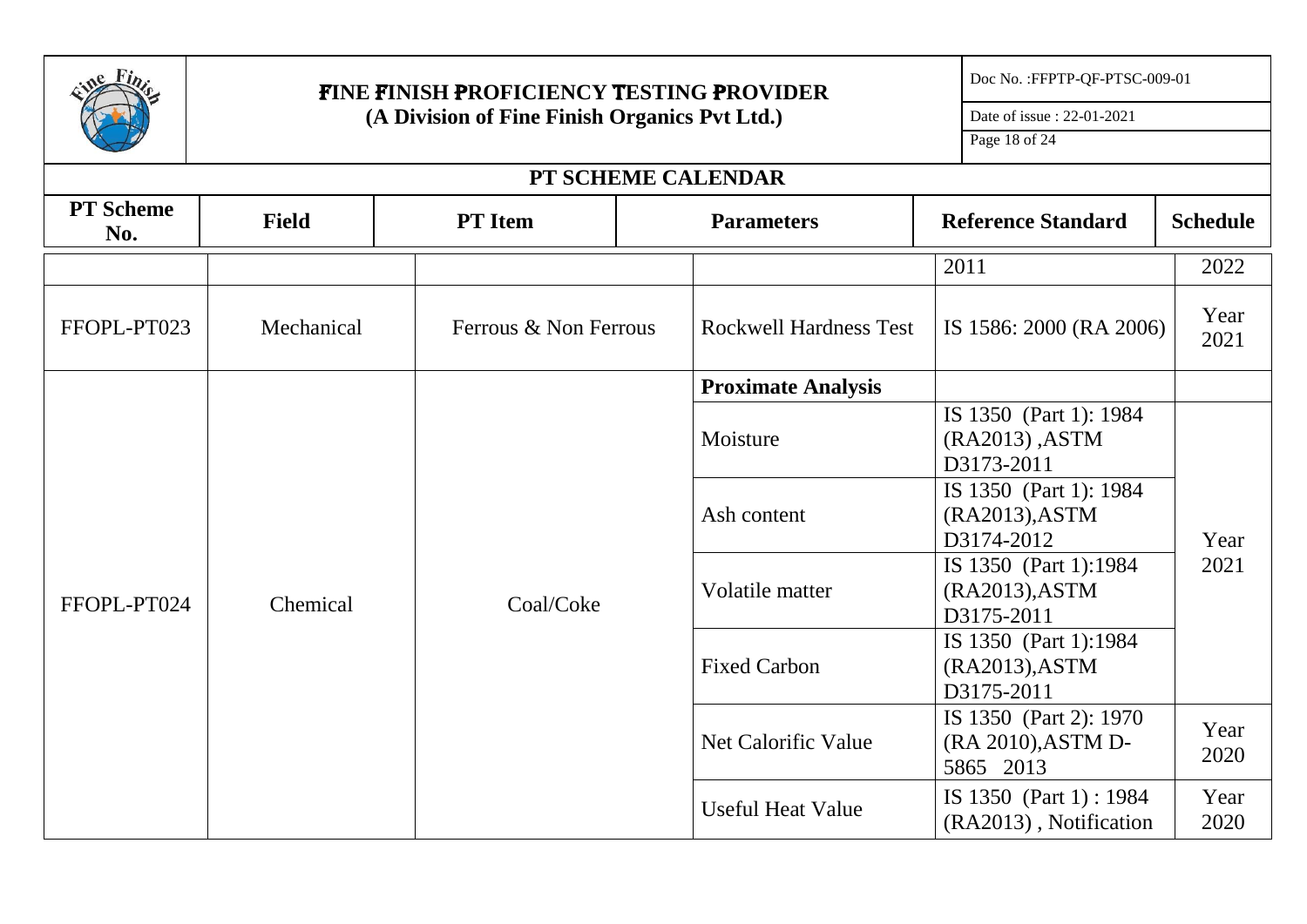| Fin                     | <b>FINE FINISH PROFICIENCY TESTING PROVIDER</b> | Doc No.: FFPTP-QF-PTSC-009-01 |                                                  |                                                                 |                 |
|-------------------------|-------------------------------------------------|-------------------------------|--------------------------------------------------|-----------------------------------------------------------------|-----------------|
|                         | (A Division of Fine Finish Organics Pvt Ltd.)   |                               |                                                  |                                                                 |                 |
|                         |                                                 |                               |                                                  | Page 19 of 24                                                   |                 |
|                         |                                                 |                               | PT SCHEME CALENDAR                               |                                                                 |                 |
| <b>PT</b> Scheme<br>No. | <b>Field</b>                                    | <b>PT</b> Item                | <b>Parameters</b>                                | <b>Reference Standard</b>                                       | <b>Schedule</b> |
|                         |                                                 |                               |                                                  | by Ministry of Coal<br>(June 1994)                              |                 |
|                         |                                                 |                               | Forms of Sulphur                                 | IS 1350 (Part 3): 1969<br>(RA 2010)                             | Year<br>2020    |
|                         |                                                 |                               | <b>Hard Groove</b><br><b>Griandibility Index</b> | IS 4333:1979<br>(RA2000), ASTM D 409-<br>2012                   | Year<br>2020    |
|                         |                                                 |                               | <b>Swelling Number</b>                           | IS 1353: 1993 (RA<br>2010)                                      | Year<br>2020    |
|                         |                                                 |                               | <b>Total Moisture</b>                            | IS 1350 (Part 1):1984<br>(RA2013)                               | Year<br>2020    |
|                         |                                                 |                               | <b>Gross Calorific Value</b>                     | IS 1350 (Part 2): 1970<br>(RA 2010), ASTM<br>D5865-2013         | Year<br>2020    |
|                         |                                                 |                               | Sieve Analysis/ Particle<br>Size                 | IS 2386 (Part 1): 1963<br>(RA2007), ASTM<br>D4749-1987 (RA2012) | Year<br>2020    |
|                         |                                                 |                               | Caking Index                                     | IS 1353: 1993 (RA<br>2005                                       | Year<br>2020    |
|                         |                                                 |                               | <b>Ash Fusion Temperature</b>                    | <b>ASTM D 1857: 2004</b><br>(RA 2010)                           | Year<br>2020    |
|                         |                                                 |                               | Ash content                                      | IS 1350 (Part<br>1):1984, ASTM D3174-                           | Year<br>2020    |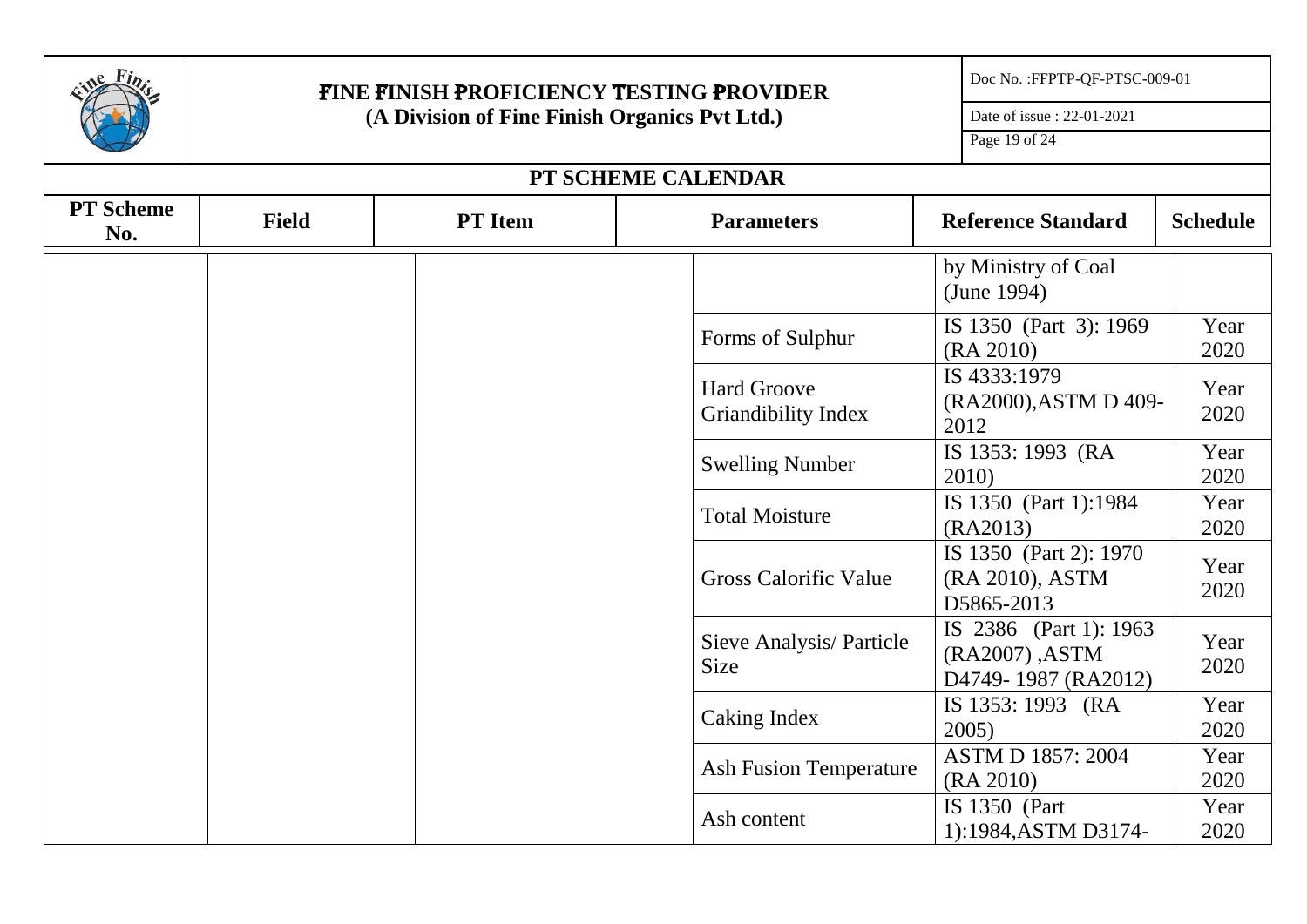| $e$ Fin                 |                                               | <b>FINE FINISH PROFICIENCY TESTING PROVIDER</b> |                             |                                                        | Doc No.: FFPTP-QF-PTSC-009-01 |
|-------------------------|-----------------------------------------------|-------------------------------------------------|-----------------------------|--------------------------------------------------------|-------------------------------|
|                         | (A Division of Fine Finish Organics Pvt Ltd.) |                                                 |                             | Date of issue: 22-01-2021                              |                               |
|                         |                                               |                                                 |                             | Page 20 of 24                                          |                               |
|                         |                                               |                                                 | PT SCHEME CALENDAR          |                                                        |                               |
| <b>PT</b> Scheme<br>No. | <b>Field</b>                                  | <b>PT</b> Item                                  | <b>Parameters</b>           | <b>Reference Standard</b>                              | <b>Schedule</b>               |
|                         |                                               |                                                 |                             | 2012                                                   |                               |
|                         |                                               |                                                 | Carbon                      | IS 1350 (Part 4): 1984<br>(RA2013), ASTM<br>D3176-2009 | Year<br>2020                  |
|                         |                                               |                                                 | Hydrogen                    | IS 1350 (Part 4): 1984<br>(RA2013), ASTM<br>D3176-2009 | Year<br>2020                  |
|                         |                                               |                                                 | Sulphur                     | IS 1350 (Part 3) : 1969,<br>(RA 2010)                  | Year<br>2020                  |
|                         |                                               |                                                 | Oxygen                      | ASTM D3176-2009                                        | Year<br>2020                  |
|                         |                                               |                                                 | <b>Bulk Density</b>         | IS 33: 1992 (RA 2002)<br>guidelines                    | Year<br>2020                  |
|                         |                                               |                                                 | <b>Chemical composition</b> | IS 1350 (Part 1):1984<br>(RA2007)                      | Year<br>2021                  |
|                         |                                               |                                                 | Silica                      | AAS, ICP,                                              | Year<br>2021                  |
| FFOPL-PT025             | Chemical                                      | Coal / Coke Ash                                 | Calcium Oxide               | IS 1355: 1984 (RA2007)                                 | Year<br>2021                  |
|                         |                                               |                                                 | Magnesium oxide             | IS 1355: 1984 (RA2007)                                 | Year<br>2021                  |
|                         |                                               |                                                 | Iron Oxide                  | IS 1355: 1984 (RA2007)                                 | Year<br>2021                  |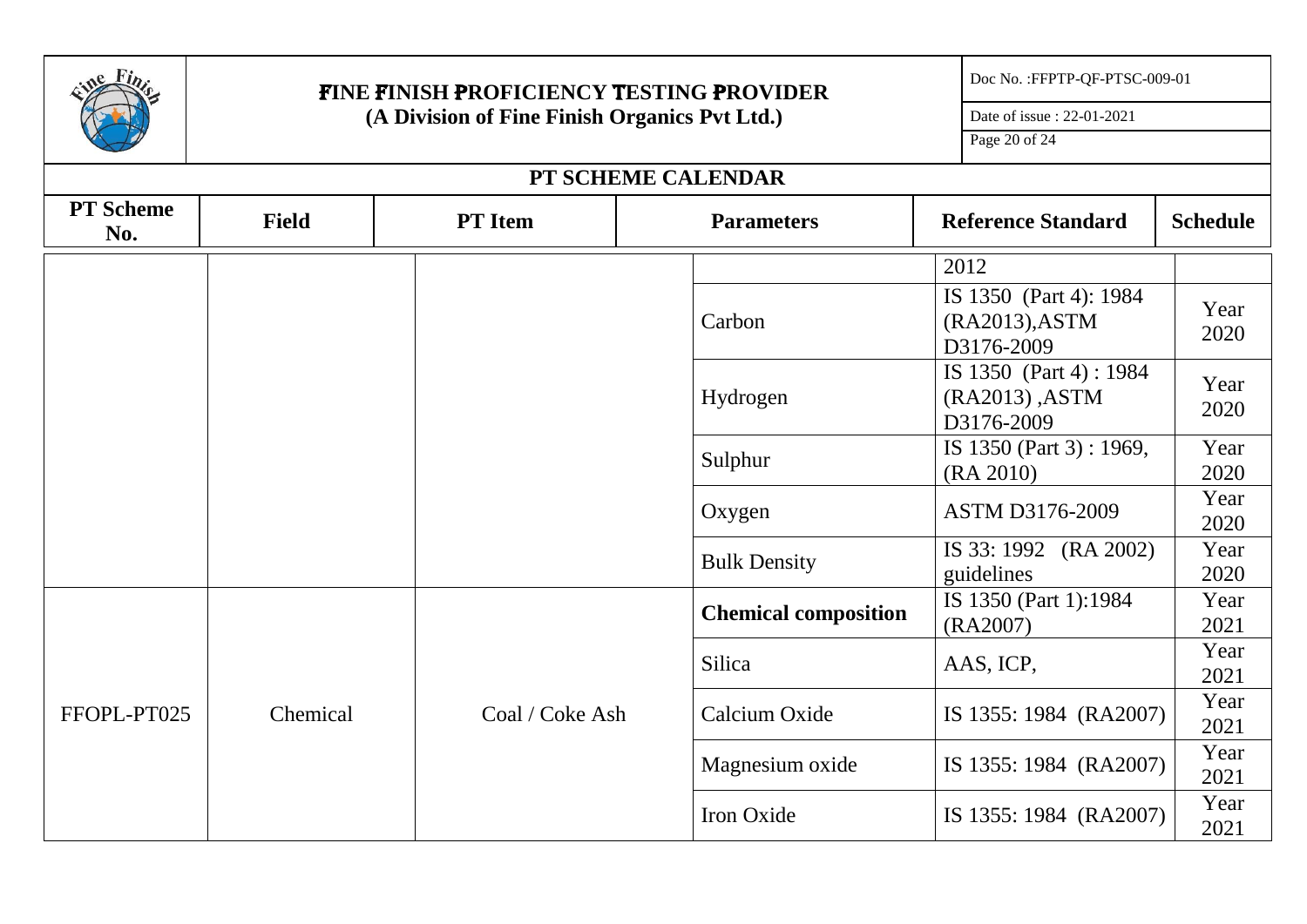|                         | FINE FINISH PROFICIENCY TESTING PROVIDER      |                                                                  | Doc No. : FFPTP-QF-PTSC-009-01                           |                           |              |  |
|-------------------------|-----------------------------------------------|------------------------------------------------------------------|----------------------------------------------------------|---------------------------|--------------|--|
|                         | (A Division of Fine Finish Organics Pvt Ltd.) |                                                                  |                                                          | Date of issue: 22-01-2021 |              |  |
|                         |                                               |                                                                  |                                                          | Page 21 of 24             |              |  |
|                         |                                               |                                                                  | PT SCHEME CALENDAR                                       |                           |              |  |
| <b>PT</b> Scheme<br>No. | <b>Field</b>                                  | <b>PT</b> Item<br><b>Reference Standard</b><br><b>Parameters</b> |                                                          |                           |              |  |
|                         |                                               |                                                                  | Alumininm Oxide                                          | IS 1355: 1984 (RA2007)    | Year<br>2021 |  |
|                         |                                               |                                                                  | Sodium Oxide                                             | IS 1355: 1984 (RA2007)    | Year<br>2021 |  |
|                         |                                               |                                                                  | Potassium Oxide                                          | IS 1355: 1984 (RA2007)    | Year<br>2021 |  |
|                         | Chemical                                      |                                                                  | Viscosity $@$ 40 Deg C                                   | ASTM D 445                | Year<br>2022 |  |
|                         |                                               |                                                                  | Viscosity $@$ 100 Deg C                                  | ASTM D 445                | Year<br>2022 |  |
|                         |                                               |                                                                  | <b>Moisture Content</b>                                  | <b>ASTM D 1744</b>        | Year<br>2022 |  |
|                         |                                               |                                                                  | Viscosity Index                                          | <b>ASTM D 2270</b>        | Year<br>2022 |  |
| FFOPL-PT026             |                                               | Oils                                                             | <b>Total Acid Number of</b><br><b>Petroleum Products</b> | ASTM D 664                | Year<br>2022 |  |
|                         |                                               |                                                                  | <b>Total Base Number of</b><br><b>Petroleum Products</b> | <b>ASTM D 4739</b>        | Year<br>2022 |  |
|                         |                                               |                                                                  | <b>Foaming Characteristics</b>                           | ASTM D 892                | Year<br>2022 |  |
|                         |                                               |                                                                  | Cloud Point                                              | <b>ASTM D 2500</b>        | Year<br>2022 |  |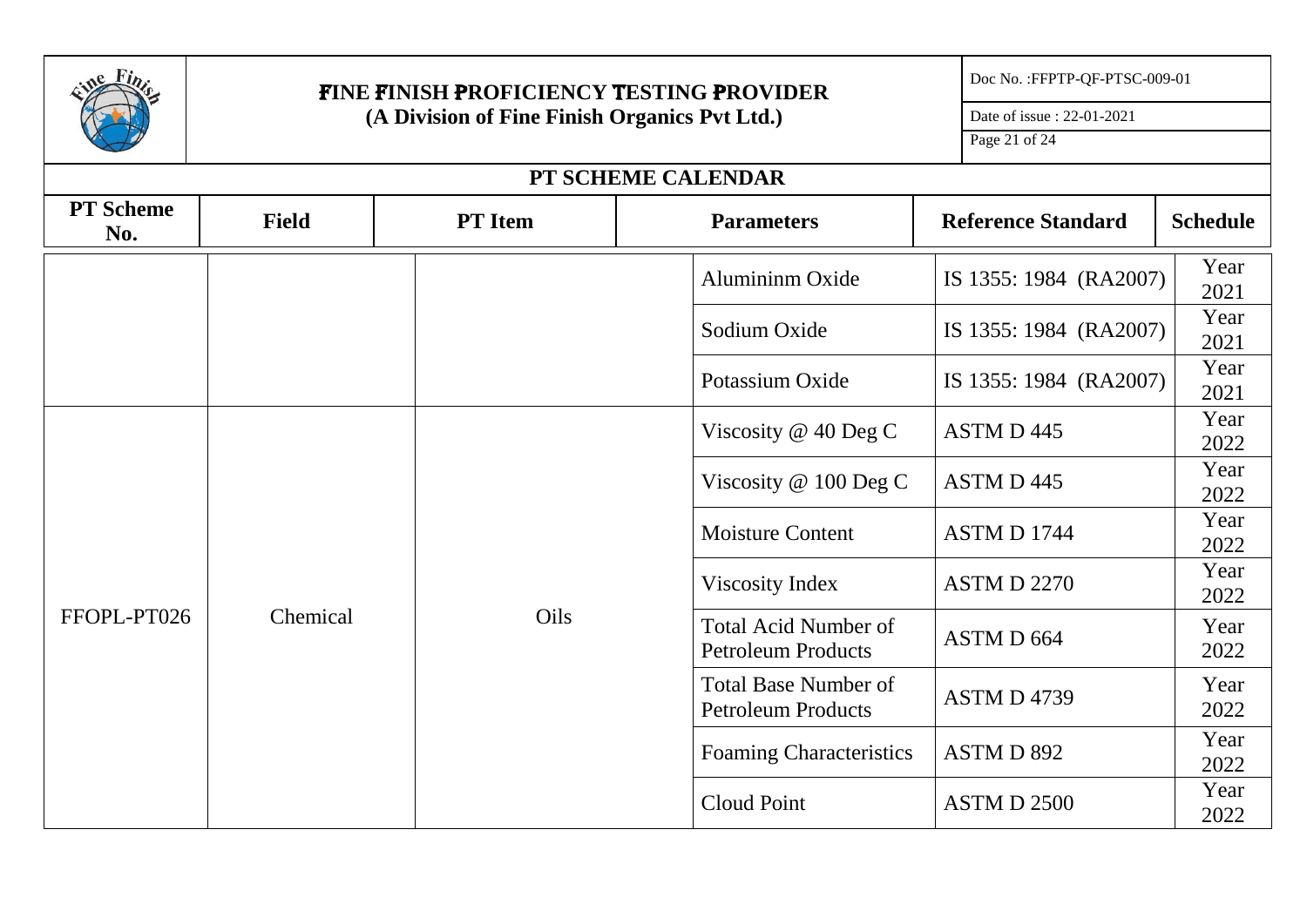|                         | <b>FINE FINISH PROFICIENCY TESTING PROVIDER</b> | Doc No.: FFPTP-QF-PTSC-009-01 |                                                                               |                           |                 |
|-------------------------|-------------------------------------------------|-------------------------------|-------------------------------------------------------------------------------|---------------------------|-----------------|
|                         | (A Division of Fine Finish Organics Pvt Ltd.)   |                               |                                                                               |                           |                 |
|                         |                                                 |                               |                                                                               | Page 22 of 24             |                 |
|                         |                                                 |                               | PT SCHEME CALENDAR                                                            |                           |                 |
| <b>PT</b> Scheme<br>No. | <b>Field</b>                                    | <b>PT</b> Item                | <b>Parameters</b>                                                             | <b>Reference Standard</b> | <b>Schedule</b> |
|                         |                                                 |                               | Pour Point                                                                    | ASTM D 97                 | Year<br>2022    |
|                         |                                                 |                               | Fire & Flash Point                                                            | ASTM D 92                 | Year<br>2022    |
|                         |                                                 |                               | <b>Emulsion Characteristics</b>                                               | <b>ASTM D 1401</b>        | Year<br>2022    |
|                         |                                                 |                               | Wear Metals and<br>Containing in used<br>Lubricated oils and<br>Determination |                           |                 |
|                         |                                                 |                               | Aluminium                                                                     |                           |                 |
|                         |                                                 |                               | <b>Barium</b>                                                                 |                           |                 |
|                         |                                                 |                               | <b>Boron</b><br>Calcium                                                       |                           |                 |
|                         |                                                 |                               | Chromium                                                                      | ASTM D 5185               | Year            |
|                         |                                                 |                               | Copper                                                                        |                           | 2022            |
|                         |                                                 |                               | Iron                                                                          |                           |                 |
|                         |                                                 |                               | Lead                                                                          |                           |                 |
|                         |                                                 |                               | Magnesium                                                                     |                           |                 |
|                         |                                                 |                               | Manganese                                                                     |                           |                 |
|                         |                                                 |                               | Molybdenum                                                                    |                           |                 |
|                         |                                                 |                               | Nickel                                                                        |                           |                 |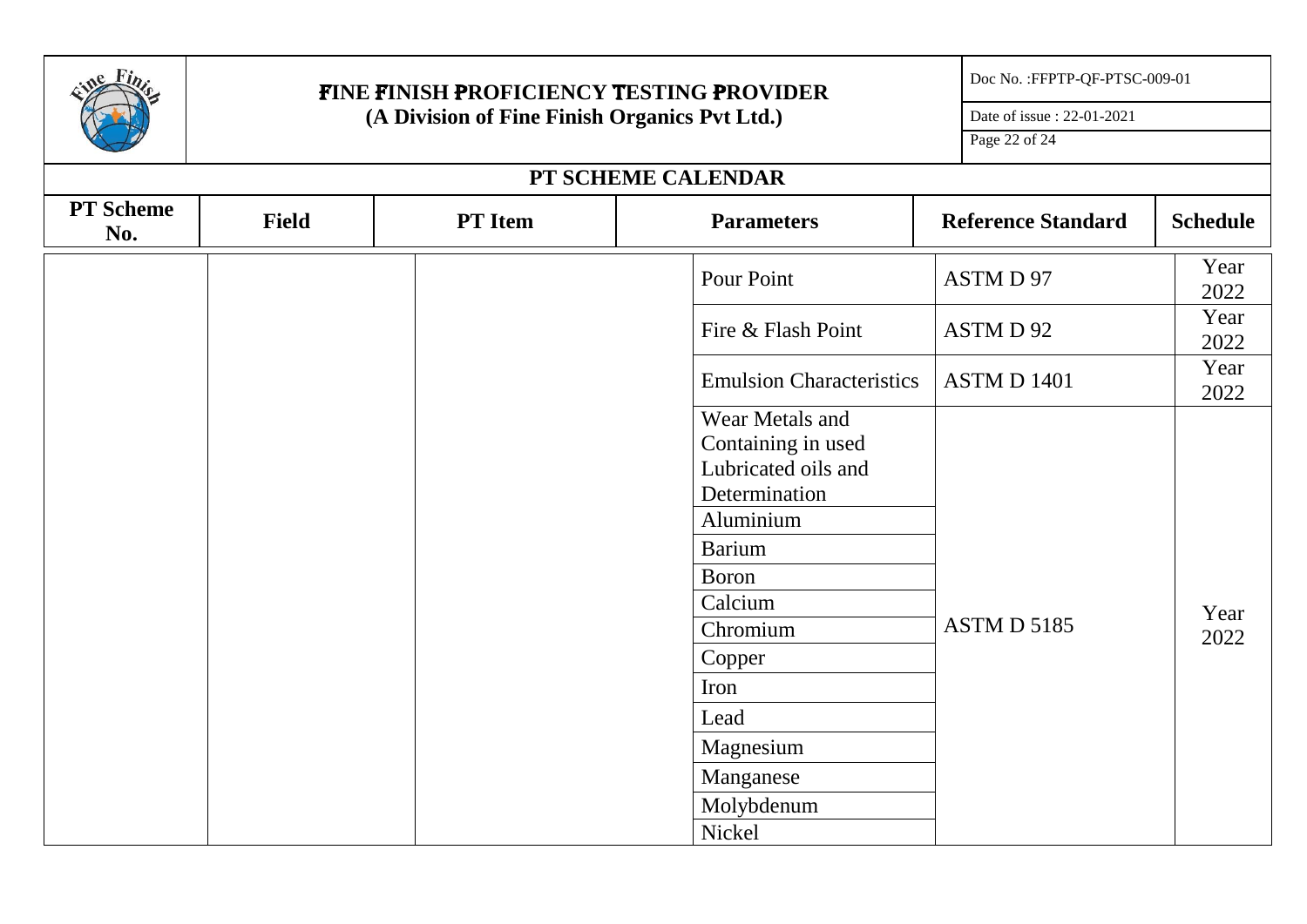| Fi <sub>n</sub>         | <b>FINE FINISH PROFICIENCY TESTING PROVIDER</b><br>(A Division of Fine Finish Organics Pvt Ltd.) |                     |                                                |                                                                                                                                                                                                                                                                             | Doc No.: FFPTP-QF-PTSC-009-01 |                 |
|-------------------------|--------------------------------------------------------------------------------------------------|---------------------|------------------------------------------------|-----------------------------------------------------------------------------------------------------------------------------------------------------------------------------------------------------------------------------------------------------------------------------|-------------------------------|-----------------|
|                         |                                                                                                  |                     |                                                |                                                                                                                                                                                                                                                                             | Date of issue: 22-01-2021     |                 |
|                         |                                                                                                  |                     |                                                |                                                                                                                                                                                                                                                                             | Page 23 of 24                 |                 |
|                         |                                                                                                  |                     | PT SCHEME CALENDAR                             |                                                                                                                                                                                                                                                                             |                               |                 |
| <b>PT</b> Scheme<br>No. | <b>Field</b>                                                                                     | <b>PT</b> Item      | <b>Parameters</b>                              |                                                                                                                                                                                                                                                                             | <b>Reference Standard</b>     | <b>Schedule</b> |
|                         |                                                                                                  |                     | Phosphorus                                     |                                                                                                                                                                                                                                                                             |                               |                 |
|                         |                                                                                                  |                     | Titanium                                       |                                                                                                                                                                                                                                                                             |                               |                 |
|                         |                                                                                                  |                     | Silicon                                        |                                                                                                                                                                                                                                                                             |                               |                 |
|                         |                                                                                                  |                     | Silver                                         |                                                                                                                                                                                                                                                                             |                               |                 |
|                         |                                                                                                  |                     | Sodium                                         |                                                                                                                                                                                                                                                                             |                               |                 |
|                         |                                                                                                  |                     | Vanadium                                       |                                                                                                                                                                                                                                                                             |                               |                 |
|                         |                                                                                                  |                     | Tin                                            |                                                                                                                                                                                                                                                                             |                               |                 |
|                         |                                                                                                  |                     | Zinc                                           |                                                                                                                                                                                                                                                                             |                               |                 |
| FFOPL-PT027             | Chemical                                                                                         | Phthalocyanine Blue | pH of Pigments                                 |                                                                                                                                                                                                                                                                             | IS 3493                       | Year<br>2022    |
| FFOPL-PT028             | Chemical                                                                                         | <b>PVC</b>          | $-50.1\%$ b.dibutyl<br>e.Di-isodecyl phthalate | Phthalates - a.Bis(2-ethyl<br>hexyl) phthalate (DEHP)<br>phthalate (DBP) - $\leq 0.1\%$<br>c.Benzyl butyl phthalate<br>$(BBP) - \leq 0.1\%$<br>d.Di-isononyl phthalate<br>$(DINP) - \leq 0.1\%$<br>$(DIDP) - \leq 0.1\%$<br>f.Di-n-octyl phthalate<br>$(DINP) - \leq 0.1\%$ | IS 9873(part 3)               | Year<br>2021    |